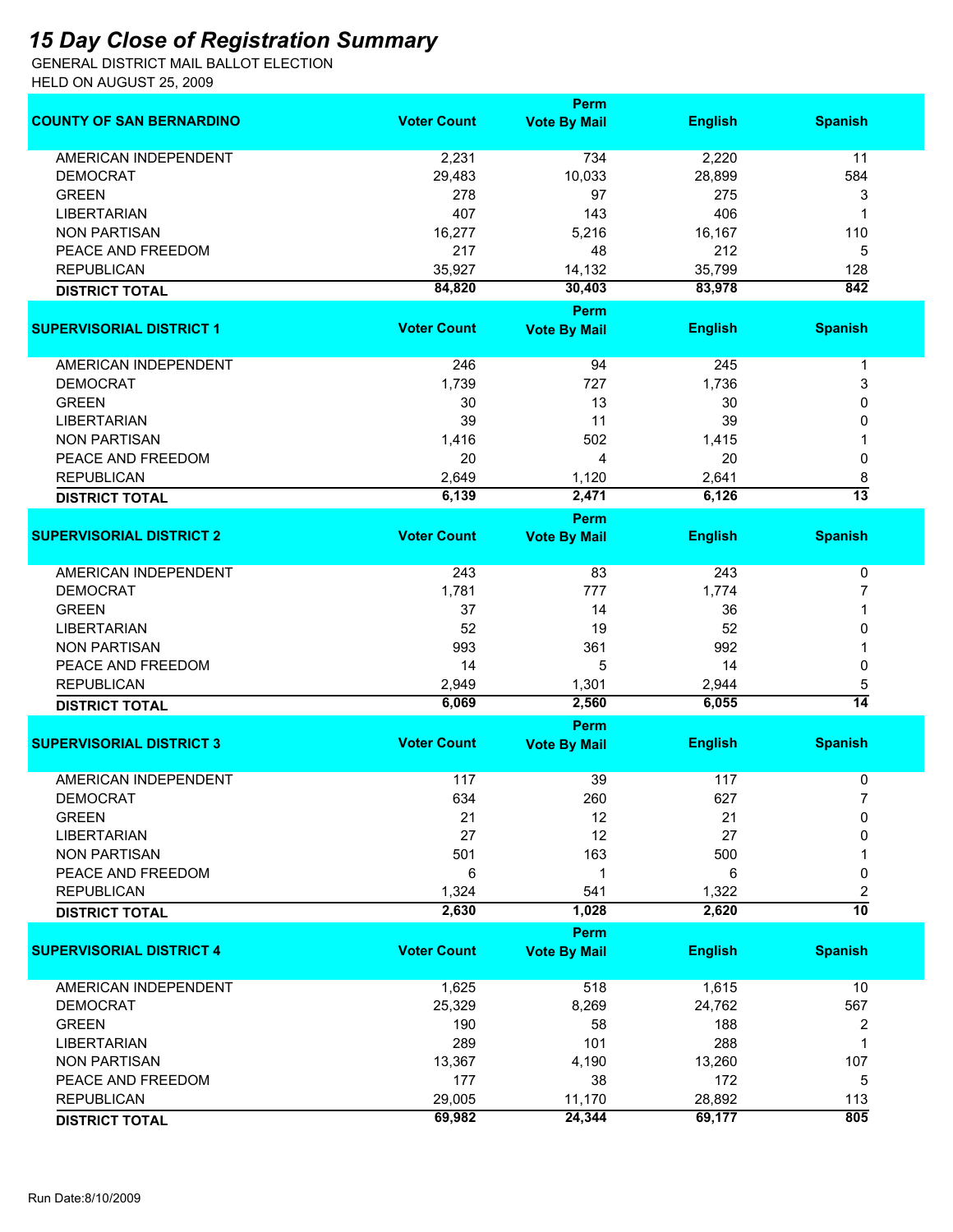|                               |                    | Perm                |                |                           |
|-------------------------------|--------------------|---------------------|----------------|---------------------------|
| <b>CONGRESSIONAL 26</b>       | <b>Voter Count</b> | <b>Vote By Mail</b> | <b>English</b> | <b>Spanish</b>            |
| <b>AMERICAN INDEPENDENT</b>   | 16                 | $\overline{5}$      | 16             | $\pmb{0}$                 |
| <b>DEMOCRAT</b>               | 254                | 85                  | 238            | 16                        |
| <b>GREEN</b>                  | 2                  | 1                   | 2              | 0                         |
| <b>LIBERTARIAN</b>            | $\overline{c}$     | 0                   | $\overline{c}$ | 0                         |
|                               |                    |                     |                |                           |
| <b>NON PARTISAN</b>           | 113                | 38                  | 111            | 2                         |
| PEACE AND FREEDOM             | 3                  | 0                   | 3              | 0                         |
| <b>REPUBLICAN</b>             | 335                | 120                 | 335            | 0                         |
| <b>DISTRICT TOTAL</b>         | 725                | 249                 | 707            | $\overline{18}$           |
|                               |                    | Perm                |                |                           |
| <b>CONGRESSIONAL 41</b>       | <b>Voter Count</b> | <b>Vote By Mail</b> | <b>English</b> | <b>Spanish</b>            |
| AMERICAN INDEPENDENT          | 606                | 216                 | 605            | $\mathbf{1}$              |
| <b>DEMOCRAT</b>               | 4,154              | 1,764               | 4,137          | 17                        |
| <b>GREEN</b>                  | 88                 | 39                  | 87             | 1                         |
| <b>LIBERTARIAN</b>            | 118                | 42                  | 118            | 0                         |
| <b>NON PARTISAN</b>           | 2,910              | 1,026               | 2,907          | 3                         |
| PEACE AND FREEDOM             | 40                 | 10                  | 40             | 0                         |
|                               |                    |                     |                |                           |
| <b>REPUBLICAN</b>             | 6,922              | 2,962               | 6,907          | 15                        |
| <b>DISTRICT TOTAL</b>         | 14,838             | 6,059               | 14,801         | $\overline{37}$           |
|                               |                    | Perm                |                |                           |
| <b>CONGRESSIONAL 42</b>       | <b>Voter Count</b> | <b>Vote By Mail</b> | <b>English</b> | <b>Spanish</b>            |
| <b>AMERICAN INDEPENDENT</b>   | 1,609              | 513                 | 1,599          | 10                        |
| <b>DEMOCRAT</b>               | 25,075             | 8,184               | 24,524         | 551                       |
| <b>GREEN</b>                  | 188                | 57                  | 186            | $\overline{2}$            |
| <b>LIBERTARIAN</b>            | 287                | 101                 | 286            | 1                         |
| <b>NON PARTISAN</b>           | 13,254             | 4,152               | 13,149         | 105                       |
| PEACE AND FREEDOM             | 174                | 38                  | 169            | 5                         |
| <b>REPUBLICAN</b>             | 28,670             | 11,050              | 28,557         |                           |
| <b>DISTRICT TOTAL</b>         | 69,257             | 24,095              | 68,470         | 113<br>787                |
|                               |                    | Perm                |                |                           |
| <b>SENATORIAL DISTRICT 17</b> | <b>Voter Count</b> | <b>Vote By Mail</b> | <b>English</b> | <b>Spanish</b>            |
|                               |                    |                     |                |                           |
| <b>AMERICAN INDEPENDENT</b>   | 44                 | 16                  | 44             | 0                         |
| <b>DEMOCRAT</b>               | 166                | 58                  | 166            | 0                         |
| <b>GREEN</b>                  | 4                  | 0                   | 4              | 0                         |
| <b>LIBERTARIAN</b>            | 8                  | 2                   | 8              | 0                         |
| <b>NON PARTISAN</b>           | 132                | 38                  | 132            | 0                         |
| PEACE AND FREEDOM             | 3                  | 0                   | 3              | 0                         |
| <b>REPUBLICAN</b>             | 420                | 157                 | 420            | 0                         |
| <b>DISTRICT TOTAL</b>         | 777                | 271                 | 777            | $\overline{\mathfrak{o}}$ |
|                               |                    | Perm                |                |                           |
| <b>SENATORIAL DISTRICT 18</b> | <b>Voter Count</b> | <b>Vote By Mail</b> | <b>English</b> | <b>Spanish</b>            |
| AMERICAN INDEPENDENT          | 227                | 88                  | 226            | 1                         |
| <b>DEMOCRAT</b>               | 1,743              | 740                 | 1,740          | 3                         |
| <b>GREEN</b>                  | 30                 | 14                  | 30             | 0                         |
| <b>LIBERTARIAN</b>            | 39                 | 14                  | 39             | 0                         |
| <b>NON PARTISAN</b>           | 1,406              | 510                 | 1,405          |                           |
| PEACE AND FREEDOM             | 18                 | 4                   | 18             | 0                         |
| <b>REPUBLICAN</b>             | 2,428              |                     | 2,419          |                           |
|                               |                    | 1,047               |                | 9<br>14                   |
| <b>DISTRICT TOTAL</b>         | 5,891              | 2,417               | 5,877          |                           |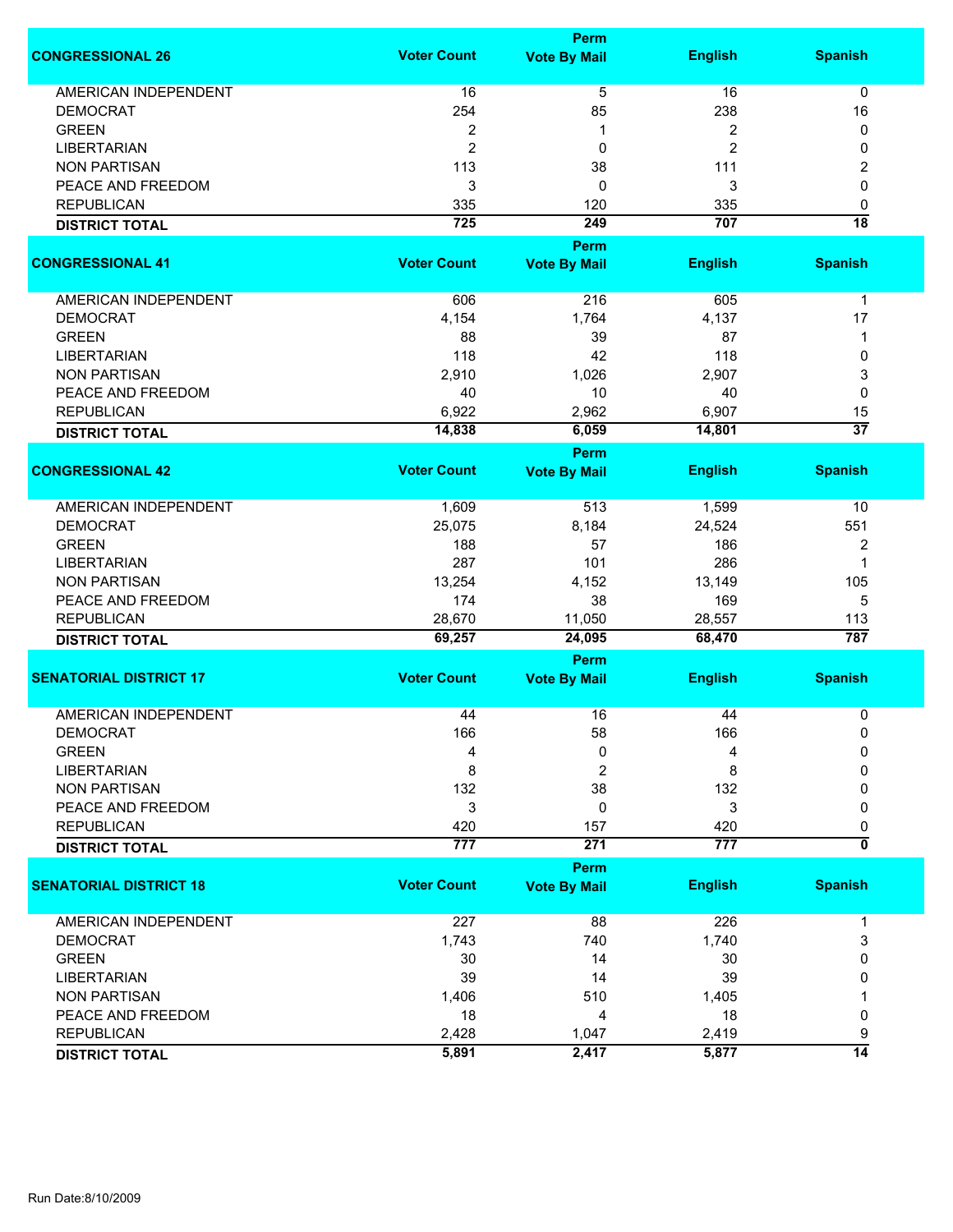|                               |                    | Perm                |                |                           |
|-------------------------------|--------------------|---------------------|----------------|---------------------------|
| <b>SENATORIAL DISTRICT 29</b> | <b>Voter Count</b> | <b>Vote By Mail</b> | <b>English</b> | <b>Spanish</b>            |
| <b>AMERICAN INDEPENDENT</b>   | 1,620              | 517                 | 1,610          | 10                        |
| <b>DEMOCRAT</b>               | 25,186             | 8,229               | 24,621         | 565                       |
| <b>GREEN</b>                  | 190                | 58                  | 188            | 2                         |
| <b>LIBERTARIAN</b>            | 286                | 101                 | 285            | 1                         |
| <b>NON PARTISAN</b>           | 13,304             | 4,169               | 13,197         | 107                       |
|                               |                    |                     |                |                           |
| PEACE AND FREEDOM             | 175                | 37                  | 170            | 5                         |
| <b>REPUBLICAN</b>             | 28,865             | 11,126              | 28,752         | 113                       |
| <b>DISTRICT TOTAL</b>         | 69,626             | 24,237              | 68,823         | 803                       |
|                               |                    | <b>Perm</b>         |                |                           |
| <b>SENATORIAL DISTRICT 31</b> | <b>Voter Count</b> | <b>Vote By Mail</b> | <b>English</b> | <b>Spanish</b>            |
| AMERICAN INDEPENDENT          | 335                | $\frac{112}{2}$     | 335            | 0                         |
| <b>DEMOCRAT</b>               | 2,245              | 966                 | 2,231          | 14                        |
| <b>GREEN</b>                  | 54                 | 25                  | 53             | 1                         |
| <b>LIBERTARIAN</b>            | 71                 | 26                  | 71             | 0                         |
| <b>NON PARTISAN</b>           | 1,372              | 478                 | 1,370          | 2                         |
| PEACE AND FREEDOM             | 19                 | 6                   | 19             | 0                         |
|                               |                    |                     |                |                           |
| <b>REPUBLICAN</b>             | 4,074              | 1,758               | 4,068          | 6                         |
| <b>DISTRICT TOTAL</b>         | 8,170              | 3,371               | 8,147          | $\overline{23}$           |
|                               |                    | Perm                |                |                           |
| <b>SENATORIAL DISTRICT 32</b> | <b>Voter Count</b> | <b>Vote By Mail</b> | <b>English</b> | <b>Spanish</b>            |
| <b>AMERICAN INDEPENDENT</b>   | 5                  | 1                   | 5              | 0                         |
| <b>DEMOCRAT</b>               | 143                | 40                  | 141            | 2                         |
| LIBERTARIAN                   | 3                  | 0                   | 3              | 0                         |
| <b>NON PARTISAN</b>           | 63                 | 21                  | 63             | 0                         |
| PEACE AND FREEDOM             | 2                  | 1                   | 2              | 0                         |
| <b>REPUBLICAN</b>             | 140                | 44                  | 140            | 0                         |
|                               | 356                | 107                 | 354            | $\overline{2}$            |
| <b>DISTRICT TOTAL</b>         |                    |                     |                |                           |
|                               |                    | Perm                |                |                           |
| <b>ASSEMBLY DISTRICT 34</b>   | <b>Voter Count</b> | <b>Vote By Mail</b> | <b>English</b> | <b>Spanish</b>            |
| <b>AMERICAN INDEPENDENT</b>   | 1                  |                     | 1              | 0                         |
| <b>DEMOCRAT</b>               | 15                 | 9                   | 15             | 0                         |
| <b>NON PARTISAN</b>           |                    | 3                   |                | 0                         |
| <b>REPUBLICAN</b>             | 11                 | 5                   | 11             | 0                         |
| <b>DISTRICT TOTAL</b>         | $\overline{34}$    | $\overline{18}$     | 34             | $\overline{\mathfrak{o}}$ |
|                               |                    | <b>Perm</b>         |                |                           |
| <b>ASSEMBLY DISTRICT 59</b>   | <b>Voter Count</b> | <b>Vote By Mail</b> | <b>English</b> | <b>Spanish</b>            |
| AMERICAN INDEPENDENT          | 358                | 119                 | 358            | $\mathbf 0$               |
| <b>DEMOCRAT</b>               | 2,297              | 969                 | 2,283          | 14                        |
|                               |                    |                     |                |                           |
| <b>GREEN</b>                  | 48                 | 18                  | 47             | 1                         |
| <b>LIBERTARIAN</b>            | 75                 | 27                  | 75             | 0                         |
| <b>NON PARTISAN</b>           | 1,423              | 499                 | 1,421          | 2                         |
| PEACE AND FREEDOM             | 22                 | 6                   | 22             | 0                         |
| <b>REPUBLICAN</b>             | 4,321              | 1,849               | 4,315          | 6                         |
| <b>DISTRICT TOTAL</b>         | 8,544              | 3,487               | 8,521          | $\overline{23}$           |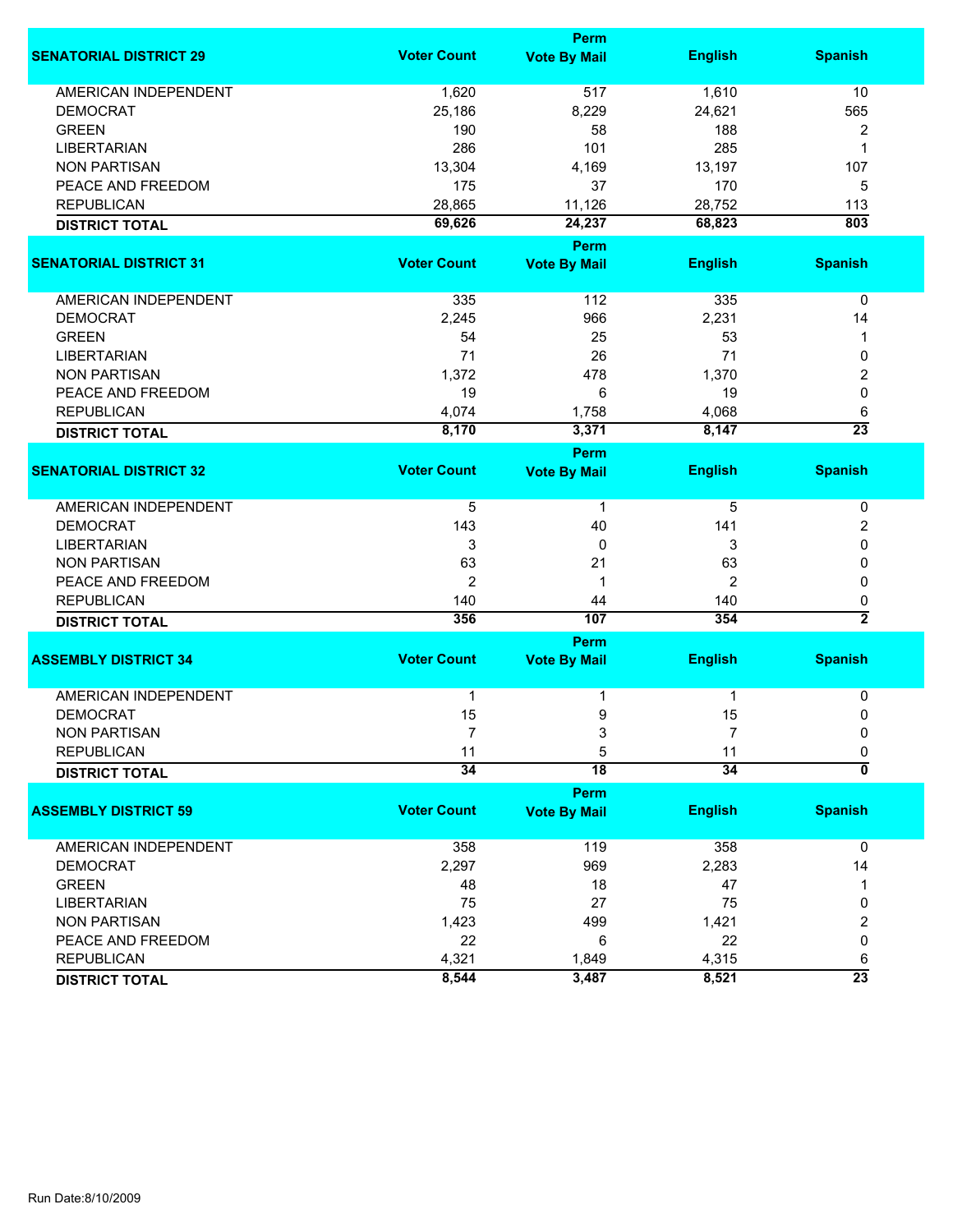|                               | <b>Perm</b>        |                                    |                |                      |  |
|-------------------------------|--------------------|------------------------------------|----------------|----------------------|--|
| <b>ASSEMBLY DISTRICT 60</b>   | <b>Voter Count</b> | <b>Vote By Mail</b>                | <b>English</b> | <b>Spanish</b>       |  |
| <b>AMERICAN INDEPENDENT</b>   | 853                | 289                                | 849            | 4                    |  |
| <b>DEMOCRAT</b>               | 12,287             | 4,237                              | 12,142         | 145                  |  |
| <b>GREEN</b>                  | 95                 | 28                                 | 95             | 0                    |  |
| <b>LIBERTARIAN</b>            | 172                | 66                                 | 172            | 0                    |  |
| <b>NON PARTISAN</b>           | 7,883              | 2,627                              | 7,844          | 39                   |  |
|                               |                    |                                    |                |                      |  |
| PEACE AND FREEDOM             | 95                 | 17                                 | 91             | 4                    |  |
| <b>REPUBLICAN</b>             | 15,905             | 6,496                              | 15,862         | 43                   |  |
| <b>DISTRICT TOTAL</b>         | 37,290             | 13,760                             | 37,055         | 235                  |  |
| <b>ASSEMBLY DISTRICT 61</b>   | <b>Voter Count</b> | Perm<br><b>Vote By Mail</b>        | <b>English</b> | <b>Spanish</b>       |  |
|                               |                    |                                    |                |                      |  |
| AMERICAN INDEPENDENT          | 772                | 229                                | 766            | 6                    |  |
| <b>DEMOCRAT</b>               | 13,042             | 4,032                              | 12,620         | 422                  |  |
| <b>GREEN</b>                  | 95                 | 30                                 | 93             | 2                    |  |
| <b>LIBERTARIAN</b>            | 117                | 35                                 | 116            | 1                    |  |
| <b>NON PARTISAN</b>           | 5,484              | 1,563                              | 5,416          | 68                   |  |
| PEACE AND FREEDOM             | 82                 | 21                                 | 81             | 1                    |  |
|                               |                    |                                    |                |                      |  |
| <b>REPUBLICAN</b>             | 13,100             | 4,674                              | 13,030         | 70                   |  |
| <b>DISTRICT TOTAL</b>         | 32,692             | 10,584                             | 32,122         | $\overline{570}$     |  |
| <b>ASSEMBLY DISTRICT 65</b>   | <b>Voter Count</b> | <b>Perm</b><br><b>Vote By Mail</b> | <b>English</b> | <b>Spanish</b>       |  |
|                               |                    |                                    |                |                      |  |
| <b>AMERICAN INDEPENDENT</b>   | 247                | 96                                 | 246            | 1                    |  |
| <b>DEMOCRAT</b>               | 1,842              | 786                                | 1,839          | 3                    |  |
| <b>GREEN</b>                  | 40                 | 21                                 | 40             | 0                    |  |
| <b>LIBERTARIAN</b>            | 43                 | 15                                 | 43             | 0                    |  |
| <b>NON PARTISAN</b>           | 1,480              | 524                                | 1,479          | 1                    |  |
| PEACE AND FREEDOM             | 18                 | 4                                  | 18             | 0                    |  |
| <b>REPUBLICAN</b>             |                    |                                    |                |                      |  |
|                               | 2,590<br>6,260     | 1,108<br>2,554                     | 2,581<br>6,246 | 9<br>$\overline{14}$ |  |
| <b>DISTRICT TOTAL</b>         |                    | Perm                               |                |                      |  |
| <b>STATE BOARD OF EQUAL 2</b> | <b>Voter Count</b> | <b>Vote By Mail</b>                | <b>English</b> | <b>Spanish</b>       |  |
|                               |                    |                                    |                |                      |  |
| <b>AMERICAN INDEPENDENT</b>   | 1,625              | 518                                | 1,615          | 10                   |  |
| DEMOCRAT                      | 25,329             | 8,269                              | 24,762         | 567                  |  |
| <b>GREEN</b>                  | 190                | 58                                 | 188            | 2                    |  |
| <b>LIBERTARIAN</b>            | 289                | 101                                | 288            | 1                    |  |
| <b>NON PARTISAN</b>           | 13,367             | 4,190                              | 13,260         | 107                  |  |
| PEACE AND FREEDOM             | 177                | 38                                 | 172            | 5                    |  |
| <b>REPUBLICAN</b>             | 29,005             | 11,170                             | 28,892         | 113                  |  |
| <b>DISTRICT TOTAL</b>         | 69,982             | 24,344                             | 69,177         | 805                  |  |
|                               |                    | <b>Perm</b>                        |                |                      |  |
| <b>STATE BOARD OF EQUAL 3</b> | <b>Voter Count</b> | <b>Vote By Mail</b>                | <b>English</b> | <b>Spanish</b>       |  |
| <b>AMERICAN INDEPENDENT</b>   | 606                | 216                                | 605            | $\mathbf{1}$         |  |
| <b>DEMOCRAT</b>               | 4,154              | 1,764                              | 4,137          | 17                   |  |
| <b>GREEN</b>                  | 88                 | 39                                 | 87             | 1                    |  |
| <b>LIBERTARIAN</b>            | 118                | 42                                 | 118            | 0                    |  |
| <b>NON PARTISAN</b>           | 2,910              | 1,026                              | 2,907          | 3                    |  |
| PEACE AND FREEDOM             | 40                 | 10                                 | 40             | 0                    |  |
| <b>REPUBLICAN</b>             | 6,922              | 2,962                              | 6,907          | 15                   |  |
|                               | 14,838             |                                    | 14,801         | $\overline{37}$      |  |
| <b>DISTRICT TOTAL</b>         |                    | 6,059                              |                |                      |  |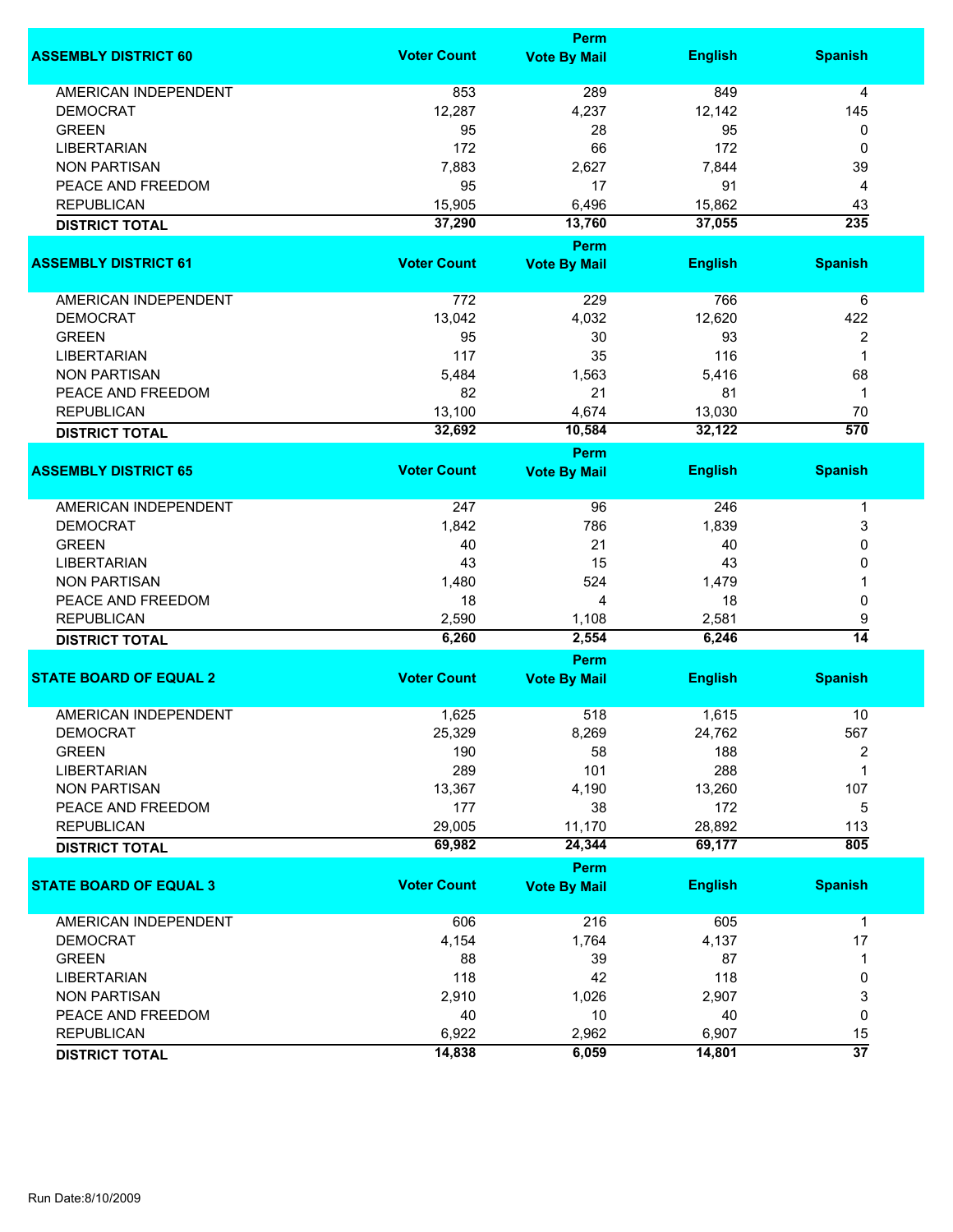|                                 | Perm               |                                    |                |                 |  |
|---------------------------------|--------------------|------------------------------------|----------------|-----------------|--|
| <b>UNINCORPORATED AREA</b>      | <b>Voter Count</b> | <b>Vote By Mail</b>                | <b>English</b> | <b>Spanish</b>  |  |
| <b>AMERICAN INDEPENDENT</b>     | 455                | 152                                | 455            | 0               |  |
| <b>DEMOCRAT</b>                 | 3,527              | 1,393                              | 3,474          | 53              |  |
| <b>GREEN</b>                    | 69                 | 30                                 | 67             | 2               |  |
| <b>LIBERTARIAN</b>              | 100                | 34                                 | 100            | 0               |  |
| <b>NON PARTISAN</b>             | 2,062              | 678                                | 2,052          | 10              |  |
| PEACE AND FREEDOM               |                    |                                    |                |                 |  |
|                                 | 30                 | 6                                  | 30             | 0               |  |
| <b>REPUBLICAN</b>               | 5,846              | 2,412                              | 5,838          | 8               |  |
| <b>DISTRICT TOTAL</b>           | 12,089             | 4,705                              | 12,016         | $\overline{73}$ |  |
| <b>CITY OF CHINO</b>            | <b>Voter Count</b> | Perm<br><b>Vote By Mail</b>        | <b>English</b> | <b>Spanish</b>  |  |
|                                 |                    |                                    |                |                 |  |
| AMERICAN INDEPENDENT            | 722                | 216                                | 716            | 6               |  |
| <b>DEMOCRAT</b>                 | 12,111             | 3,743                              | 11,728         | 383             |  |
| <b>GREEN</b>                    | 88                 | 26                                 | 87             | 1               |  |
| <b>LIBERTARIAN</b>              | 104                | 34                                 | 103            | 1               |  |
| <b>NON PARTISAN</b>             | 5,054              | 1,449                              | 4,994          | 60              |  |
| PEACE AND FREEDOM               | 75                 | 21                                 | 74             | 1               |  |
|                                 |                    |                                    |                |                 |  |
| <b>REPUBLICAN</b>               | 11,965             | 4,270                              | 11,896         | 69              |  |
| <b>DISTRICT TOTAL</b>           | 30,119             | 9,759                              | 29,598         | 521             |  |
| <b>CITY OF CHINO HILLS</b>      | <b>Voter Count</b> | <b>Perm</b><br><b>Vote By Mail</b> | <b>English</b> | <b>Spanish</b>  |  |
|                                 |                    |                                    |                |                 |  |
| <b>AMERICAN INDEPENDENT</b>     | 853                | 289                                | 849            | 4               |  |
| <b>DEMOCRAT</b>                 | 12,287             | 4,237                              | 12,142         | 145             |  |
| <b>GREEN</b>                    | 95                 | 28                                 | 95             | 0               |  |
| <b>LIBERTARIAN</b>              | 172                | 66                                 | 172            | 0               |  |
| <b>NON PARTISAN</b>             | 7,883              | 2,627                              | 7,844          | 39              |  |
|                                 | 95                 | 17                                 | 91             |                 |  |
| PEACE AND FREEDOM               |                    |                                    |                | 4               |  |
| <b>REPUBLICAN</b>               | 15,905<br>37,290   | 6,496                              | 15,862         | 43<br>235       |  |
| <b>DISTRICT TOTAL</b>           |                    | 13,760<br>Perm                     | 37,055         |                 |  |
| <b>CITY OF TWENTYNINE PALMS</b> | <b>Voter Count</b> | <b>Vote By Mail</b>                | <b>English</b> | <b>Spanish</b>  |  |
|                                 |                    |                                    |                |                 |  |
| <b>AMERICAN INDEPENDENT</b>     | 201                | 77                                 | 200            | 1               |  |
| <b>DEMOCRAT</b>                 | 1,558              | 660                                | 1,555          | 3               |  |
| <b>GREEN</b>                    | 26                 | 13                                 | 26             | 0               |  |
| <b>LIBERTARIAN</b>              | 31                 | 9                                  | 31             | 0               |  |
| <b>NON PARTISAN</b>             | 1,278              | 462                                | 1,277          |                 |  |
| PEACE AND FREEDOM               | 17                 | 4                                  | 17             | 0               |  |
| <b>REPUBLICAN</b>               | 2,211              | 954                                | 2,203          | 8               |  |
| <b>DISTRICT TOTAL</b>           | 5,322              | 2,179                              | 5,309          | $\overline{13}$ |  |
|                                 |                    | <b>Perm</b>                        |                |                 |  |
| <b>BD OF ED - AREA A</b>        | <b>Voter Count</b> | <b>Vote By Mail</b>                | <b>English</b> | <b>Spanish</b>  |  |
| <b>AMERICAN INDEPENDENT</b>     | 379                | 128                                | 379            | $\mathbf 0$     |  |
| <b>DEMOCRAT</b>                 | 2,411              | 1,024                              | 2,397          | 14              |  |
| <b>GREEN</b>                    | 58                 | 25                                 | 57             | 1               |  |
| <b>LIBERTARIAN</b>              | 79                 | 28                                 | 79             | 0               |  |
| <b>NON PARTISAN</b>             | 1,504              | 516                                | 1,502          | 2               |  |
| PEACE AND FREEDOM               | 22                 | 6                                  | 22             | 0               |  |
|                                 |                    |                                    |                |                 |  |
| <b>REPUBLICAN</b>               | 4,501              | 1,919                              | 4,495          | 6               |  |
| <b>DISTRICT TOTAL</b>           | 8,954              | 3,646                              | 8,931          | $\overline{23}$ |  |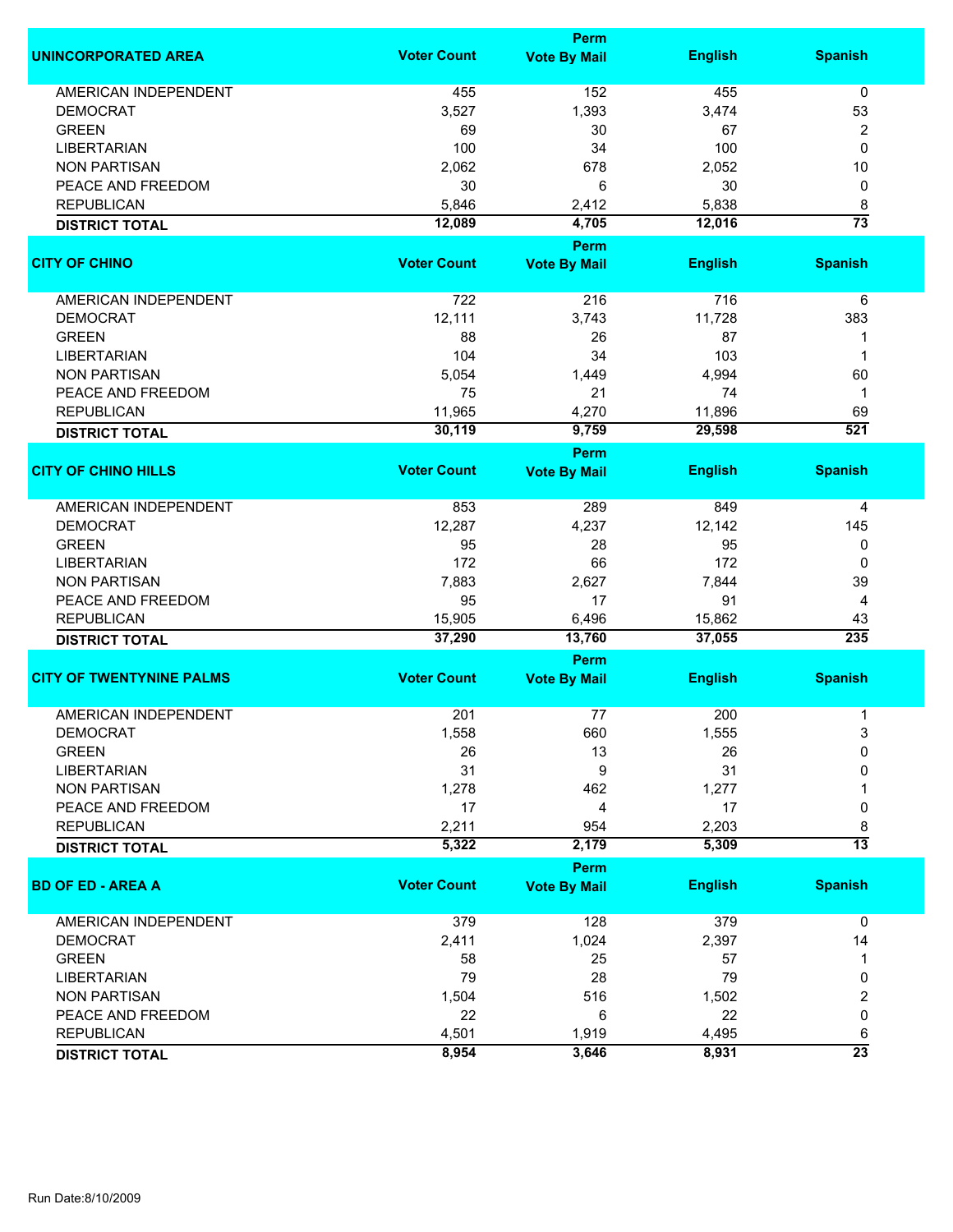|                                      |                    | <b>Perm</b>                        |                         |                           |
|--------------------------------------|--------------------|------------------------------------|-------------------------|---------------------------|
| <b>BD OF ED - AREA C</b>             | <b>Voter Count</b> | <b>Vote By Mail</b>                | <b>English</b>          | <b>Spanish</b>            |
| <b>AMERICAN INDEPENDENT</b>          | 1,625              | 518                                | 1,615                   | 10                        |
| <b>DEMOCRAT</b>                      | 25,329             | 8,269                              | 24,762                  | 567                       |
| <b>GREEN</b>                         | 190                | 58                                 | 188                     | 2                         |
| <b>LIBERTARIAN</b>                   | 289                | 101                                | 288                     | 1                         |
|                                      |                    |                                    |                         |                           |
| <b>NON PARTISAN</b>                  | 13,367             | 4,190                              | 13,260                  | 107                       |
| PEACE AND FREEDOM                    | 177                | 38                                 | 172                     | 5                         |
| <b>REPUBLICAN</b>                    | 29,005             | 11,170                             | 28,892                  | 113                       |
| <b>DISTRICT TOTAL</b>                | 69,982             | 24,344                             | 69,177                  | 805                       |
| <b>BD OF ED - AREA E</b>             | <b>Voter Count</b> | <b>Perm</b><br><b>Vote By Mail</b> | <b>English</b>          | <b>Spanish</b>            |
| AMERICAN INDEPENDENT                 | 227                | 88                                 | 226                     | 1                         |
| <b>DEMOCRAT</b>                      | 1,743              | 740                                | 1,740                   | 3                         |
| <b>GREEN</b>                         | 30                 | 14                                 | 30                      | 0                         |
|                                      |                    | 14                                 |                         | 0                         |
| <b>LIBERTARIAN</b>                   | 39                 |                                    | 39                      |                           |
| <b>NON PARTISAN</b>                  | 1,406              | 510                                | 1,405                   |                           |
| PEACE AND FREEDOM                    | 18                 | 4                                  | 18                      | 0                         |
| <b>REPUBLICAN</b>                    | 2,421              | 1,043                              | 2,412                   | 9                         |
| <b>DISTRICT TOTAL</b>                | 5,884              | 2,413                              | 5,870                   | $\overline{14}$           |
|                                      |                    | <b>Perm</b>                        |                         |                           |
| <b>MOUNTAIN VIEW SCHOOL DISTRICT</b> | <b>Voter Count</b> | <b>Vote By Mail</b>                | <b>English</b>          | <b>Spanish</b>            |
| <b>NON PARTISAN</b>                  | $\overline{2}$     | 2                                  | 2                       | $\pmb{0}$                 |
| <b>REPUBLICAN</b>                    | 1                  | 1                                  | 1                       | 0                         |
| <b>DISTRICT TOTAL</b>                | 3                  | $\overline{\mathbf{3}}$            | $\overline{\mathbf{3}}$ | 0                         |
|                                      |                    | Perm                               |                         |                           |
| <b>APPLE VALLEY UNIFIED</b>          | <b>Voter Count</b> | <b>Vote By Mail</b>                | <b>English</b>          | <b>Spanish</b>            |
| <b>AMERICAN INDEPENDENT</b>          | 44                 | 16                                 | 44                      | 0                         |
| <b>DEMOCRAT</b>                      | 166                | 58                                 | 166                     | 0                         |
| <b>GREEN</b>                         | 4                  | 0                                  | 4                       | 0                         |
| <b>LIBERTARIAN</b>                   | 8                  | $\overline{c}$                     | 8                       | 0                         |
| <b>NON PARTISAN</b>                  | 132                | 38                                 | 132                     |                           |
|                                      |                    |                                    |                         | 0                         |
| PEACE AND FREEDOM                    | 3                  | 0                                  | 3                       | 0                         |
| <b>REPUBLICAN</b>                    | 427                | 161                                | 427                     | 0                         |
| <b>DISTRICT TOTAL</b>                | 784                | 275                                | 784                     | $\overline{\mathfrak{o}}$ |
|                                      |                    | <b>Perm</b>                        |                         |                           |
| <b>CHINO VALLEY UNIFIED</b>          | <b>Voter Count</b> | <b>Vote By Mail</b>                | <b>English</b>          | <b>Spanish</b>            |
| <b>AMERICAN INDEPENDENT</b>          | 1,625              | 518                                | 1,615                   | 10                        |
| <b>DEMOCRAT</b>                      | 25,329             | 8,269                              | 24,762                  | 567                       |
| <b>GREEN</b>                         | 190                | 58                                 | 188                     | 2                         |
| <b>LIBERTARIAN</b>                   | 289                | 101                                | 288                     | 1                         |
|                                      |                    |                                    |                         |                           |
| <b>NON PARTISAN</b>                  | 13,365             | 4,188                              | 13,258                  | 107                       |
| PEACE AND FREEDOM                    | 177                | 38                                 | 172                     | 5                         |
| <b>REPUBLICAN</b>                    | 29,004             | 11,169                             | 28,891                  | 113                       |
| <b>DISTRICT TOTAL</b>                | 69,979             | 24,341                             | 69,174                  | 805                       |
| <b>HESPERIA UNIFIED</b>              | <b>Voter Count</b> | <b>Perm</b><br><b>Vote By Mail</b> | <b>English</b>          | <b>Spanish</b>            |
| <b>NON PARTISAN</b>                  | 0                  | 0                                  | 0                       | 0                         |
| <b>DISTRICT TOTAL</b>                | $\overline{0}$     | $\overline{0}$                     | $\overline{0}$          | $\overline{0}$            |
|                                      |                    |                                    |                         |                           |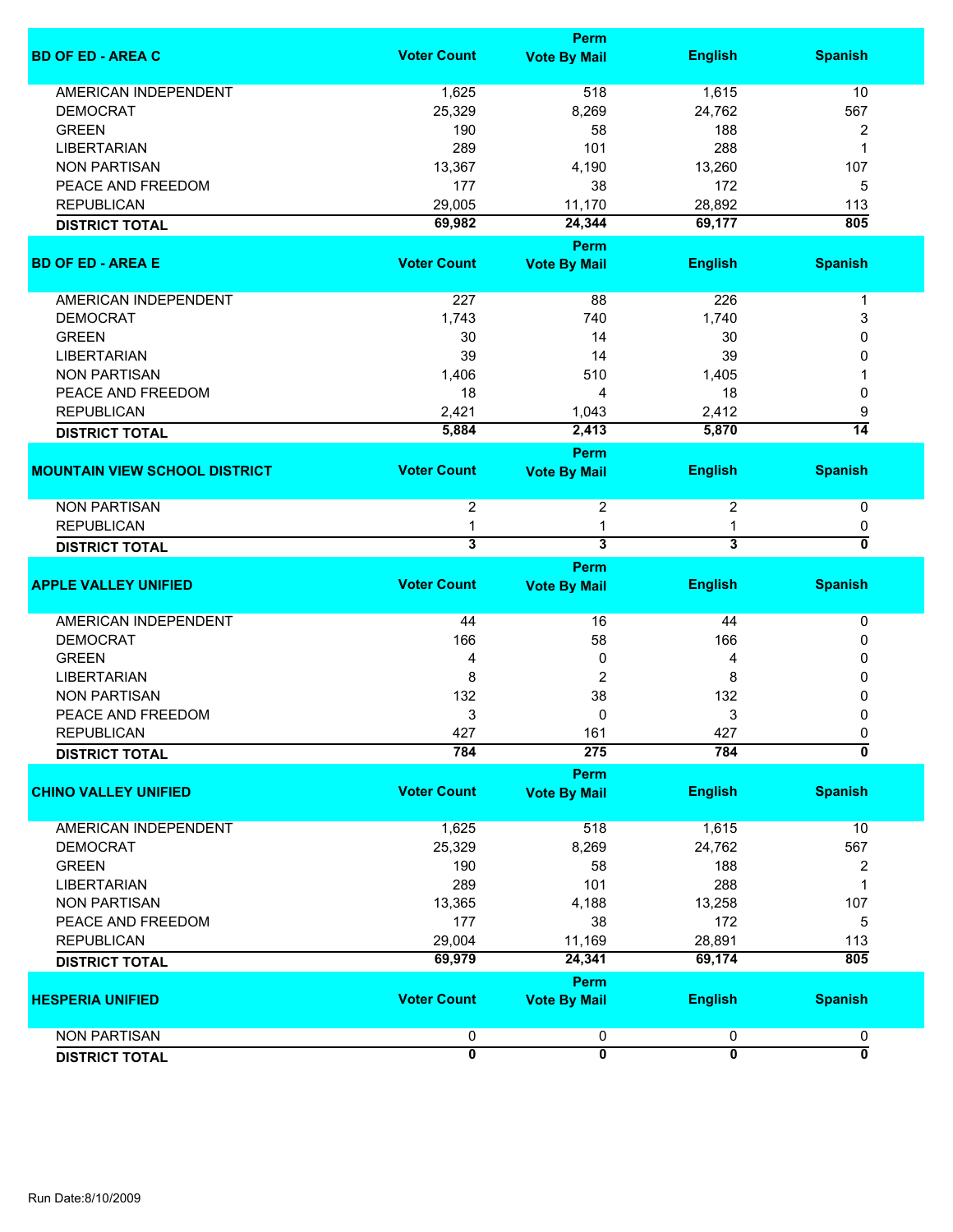|                                      |                         | <b>Perm</b>                        |                         |                 |
|--------------------------------------|-------------------------|------------------------------------|-------------------------|-----------------|
| <b>MORONGO UNIFIED</b>               | <b>Voter Count</b>      | <b>Vote By Mail</b>                | <b>English</b>          | <b>Spanish</b>  |
| <b>AMERICAN INDEPENDENT</b>          | 227                     | 88                                 | 226                     | 1               |
|                                      |                         |                                    |                         |                 |
| <b>DEMOCRAT</b>                      | 1,743                   | 740                                | 1,740                   | 3               |
| <b>GREEN</b>                         | 30                      | 14                                 | 30                      | 0               |
| <b>LIBERTARIAN</b>                   | 39                      | 14                                 | 39                      | 0               |
| <b>NON PARTISAN</b>                  | 1,406                   | 510                                | 1,405                   |                 |
| PEACE AND FREEDOM                    | 18                      | 4                                  | 18                      | 0               |
| <b>REPUBLICAN</b>                    | 2,421                   | 1,043                              | 2,412                   | 9               |
| <b>DISTRICT TOTAL</b>                | 5,884                   | 2,413                              | 5,870                   | $\overline{14}$ |
|                                      |                         | Perm                               |                         |                 |
| <b>RIM OF THE WORLD UNIFIED</b>      | <b>Voter Count</b>      | <b>Vote By Mail</b>                | <b>English</b>          | <b>Spanish</b>  |
| AMERICAN INDEPENDENT                 | 335                     | 112                                | 335                     | $\mathbf 0$     |
| <b>DEMOCRAT</b>                      | 2,245                   | 966                                | 2,231                   | 14              |
| <b>GREEN</b>                         | 54                      | 25                                 | 53                      | 1               |
| <b>LIBERTARIAN</b>                   | 71                      | 26                                 | 71                      | 0               |
| <b>NON PARTISAN</b>                  | 1,372                   | 478                                | 1,370                   | 2               |
|                                      | 19                      |                                    |                         |                 |
| PEACE AND FREEDOM                    |                         | 6                                  | 19                      | 0               |
| <b>REPUBLICAN</b>                    | 4,074                   | 1,758                              | 4,068                   | 6               |
| <b>DISTRICT TOTAL</b>                | 8,170                   | 3,371<br>Perm                      | 8,147                   | $\overline{23}$ |
| <b>RIM OF THE WORLD UNIFIED TA 1</b> | <b>Voter Count</b>      | <b>Vote By Mail</b>                | <b>English</b>          | <b>Spanish</b>  |
|                                      |                         |                                    |                         |                 |
| AMERICAN INDEPENDENT                 | 243                     | 83                                 | 243                     | $\pmb{0}$       |
| <b>DEMOCRAT</b>                      | 1,781                   | 777                                | 1,774                   | 7               |
| <b>GREEN</b>                         | 37                      | 14                                 | 36                      |                 |
| <b>LIBERTARIAN</b>                   | 52                      | 19                                 | 52                      | 0               |
| <b>NON PARTISAN</b>                  | 993                     | 361                                | 992                     |                 |
| PEACE AND FREEDOM                    | 14                      | 5                                  | 14                      | 0               |
| <b>REPUBLICAN</b>                    | 2,949                   | 1,301                              | 2,944                   |                 |
|                                      | 6,069                   | 2,560                              | 6,055                   | 5<br>14         |
| <b>DISTRICT TOTAL</b>                |                         |                                    |                         |                 |
|                                      |                         | <b>Perm</b>                        |                         |                 |
| <b>RIM OF THE WORLD UNIFIED TA 2</b> | <b>Voter Count</b>      | <b>Vote By Mail</b>                | <b>English</b>          | <b>Spanish</b>  |
| <b>AMERICAN INDEPENDENT</b>          | 71                      | 20                                 | 71                      | 0               |
| <b>DEMOCRAT</b>                      | 350                     | 134                                | 343                     | 7               |
| <b>GREEN</b>                         | 7                       | 4                                  | 7                       | 0               |
| <b>LIBERTARIAN</b>                   | 15                      | 6                                  | 15                      | 0               |
| <b>NON PARTISAN</b>                  | 298                     | 100                                | 297                     |                 |
| PEACE AND FREEDOM                    | 5                       | 1                                  | 5                       | 0               |
|                                      | 945                     | 387                                | 944                     |                 |
| <b>REPUBLICAN</b>                    |                         |                                    |                         | $\overline{9}$  |
| <b>DISTRICT TOTAL</b>                | 1,691                   | 652                                | 1,682                   |                 |
| <b>RIM OF THE WORLD UNIFIED TA 3</b> | <b>Voter Count</b>      | <b>Perm</b><br><b>Vote By Mail</b> | <b>English</b>          | <b>Spanish</b>  |
|                                      |                         |                                    |                         |                 |
| <b>AMERICAN INDEPENDENT</b>          | 21                      | 9                                  | 21                      | 0               |
| <b>DEMOCRAT</b>                      | 114                     | 55                                 | 114                     | 0               |
| <b>GREEN</b>                         | 10                      | 7                                  | 10                      | 0               |
| <b>LIBERTARIAN</b>                   | 4                       |                                    | 4                       | 0               |
| <b>NON PARTISAN</b>                  | 81                      | 17                                 | 81                      | 0               |
| <b>REPUBLICAN</b>                    | 180                     | 70                                 | 180                     | 0               |
| <b>DISTRICT TOTAL</b>                | 410                     | 159                                | 410                     | ō               |
|                                      |                         | <b>Perm</b>                        |                         |                 |
| <b>CHAFFEY JOINT UNION HIGH</b>      | <b>Voter Count</b>      | <b>Vote By Mail</b>                | <b>English</b>          | <b>Spanish</b>  |
| <b>NON PARTISAN</b>                  | $\overline{2}$          | 2                                  | 2                       | 0               |
| <b>REPUBLICAN</b>                    | 1                       | 1                                  | 1                       | 0               |
|                                      | $\overline{\mathbf{3}}$ | $\overline{\mathbf{3}}$            | $\overline{\mathbf{3}}$ | 0               |
| <b>DISTRICT TOTAL</b>                |                         |                                    |                         |                 |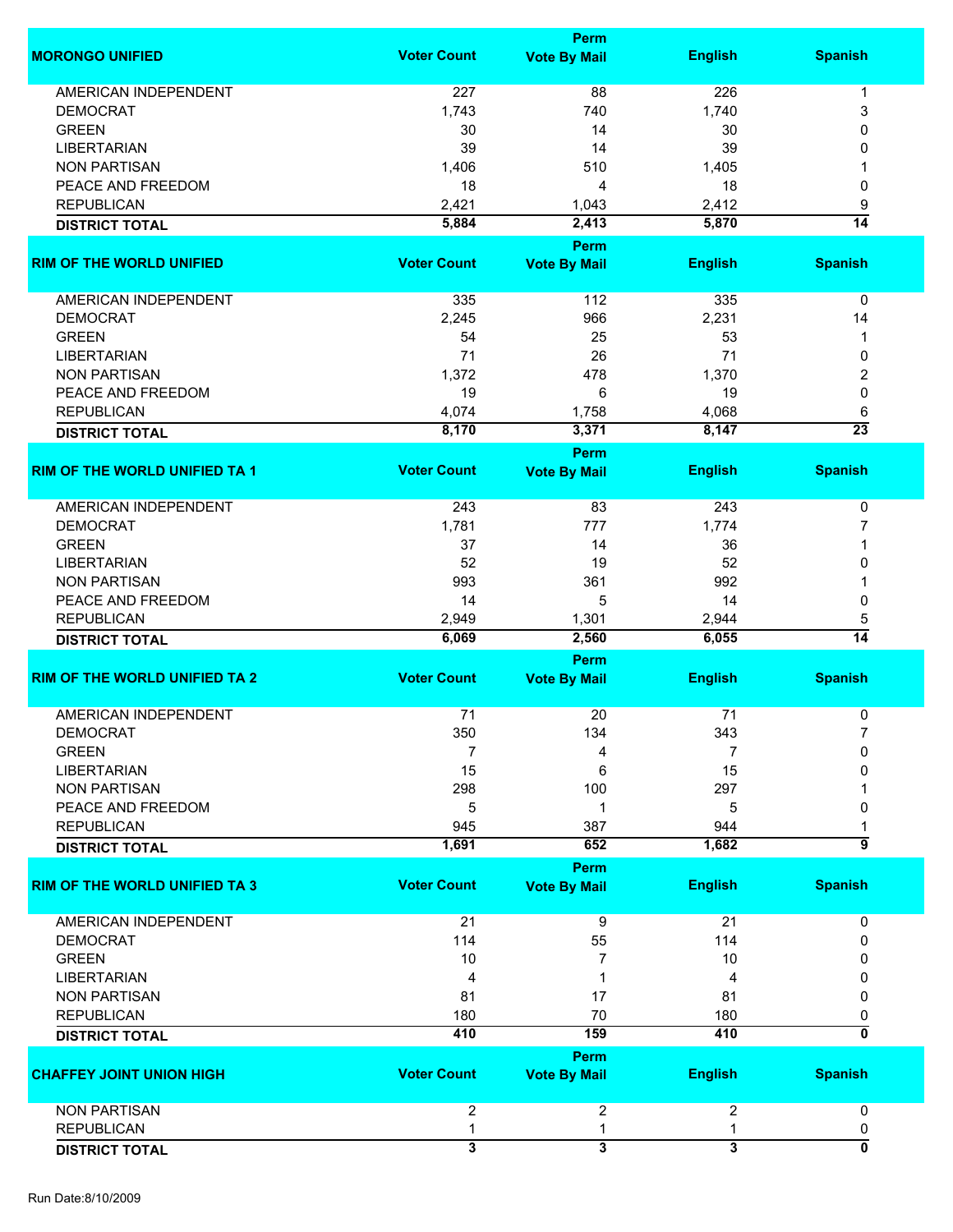|                                      |                    | Perm                |                |                         |
|--------------------------------------|--------------------|---------------------|----------------|-------------------------|
| <b>CHAFFEY COMMUNITY COLLEGE</b>     | <b>Voter Count</b> | <b>Vote By Mail</b> | <b>English</b> | <b>Spanish</b>          |
| <b>AMERICAN INDEPENDENT</b>          | 1,625              | 518                 | 1,615          | 10                      |
| <b>DEMOCRAT</b>                      | 25,329             | 8,269               | 24,762         | 567                     |
| <b>GREEN</b>                         | 190                | 58                  | 188            | $\overline{\mathbf{c}}$ |
| <b>LIBERTARIAN</b>                   | 289                | 101                 | 288            | 1                       |
| <b>NON PARTISAN</b>                  | 13,367             | 4,190               | 13,260         | 107                     |
|                                      |                    |                     |                |                         |
| PEACE AND FREEDOM                    | 177                | 38                  | 172            | 5                       |
| <b>REPUBLICAN</b>                    | 29,005             | 11,170              | 28,892         | 113                     |
| <b>DISTRICT TOTAL</b>                | 69,982             | 24,344              | 69,177         | 805                     |
|                                      | <b>Voter Count</b> | Perm                |                |                         |
| <b>COPPER MOUNTAIN COMM COLLEGE</b>  |                    | <b>Vote By Mail</b> | <b>English</b> | <b>Spanish</b>          |
| AMERICAN INDEPENDENT                 | 227                | 88                  | 226            | $\mathbf 1$             |
| <b>DEMOCRAT</b>                      | 1,743              | 740                 | 1,740          | 3                       |
| <b>GREEN</b>                         | 30                 | 14                  | 30             | 0                       |
| <b>LIBERTARIAN</b>                   | 39                 | 14                  | 39             | 0                       |
| <b>NON PARTISAN</b>                  | 1,406              | 510                 | 1,405          |                         |
| PEACE AND FREEDOM                    | 18                 | 4                   | 18             | 0                       |
| <b>REPUBLICAN</b>                    | 2,421              | 1,043               | 2,412          | 9                       |
|                                      |                    |                     |                | $\overline{14}$         |
| <b>DISTRICT TOTAL</b>                | 5,884              | 2,413<br>Perm       | 5,870          |                         |
| <b>SAN BERNARDINO COMMUNITY COLL</b> | <b>Voter Count</b> | <b>Vote By Mail</b> | <b>English</b> | <b>Spanish</b>          |
|                                      |                    |                     |                |                         |
| <b>AMERICAN INDEPENDENT</b>          | 335                | 112                 | 335            | 0                       |
| <b>DEMOCRAT</b>                      | 2,245              | 966                 | 2,231          | 14                      |
| <b>GREEN</b>                         | 54                 | 25                  | 53             | 1                       |
| <b>LIBERTARIAN</b>                   | 71                 | 26                  | 71             | 0                       |
| <b>NON PARTISAN</b>                  | 1,372              | 478                 | 1,370          | 2                       |
| PEACE AND FREEDOM                    | 19                 | 6                   | 19             | 0                       |
| <b>REPUBLICAN</b>                    | 4,074              | 1,758               | 4,068          | 6                       |
|                                      | 8,170              | 3,371               | 8,147          | $\overline{23}$         |
| <b>DISTRICT TOTAL</b>                |                    | Perm                |                |                         |
| <b>VICTOR VALLEY COMMUNITY COLL</b>  | <b>Voter Count</b> | <b>Vote By Mail</b> | <b>English</b> | <b>Spanish</b>          |
|                                      |                    |                     |                |                         |
| <b>AMERICAN INDEPENDENT</b>          | 44                 | 16                  | 44             | 0                       |
| <b>DEMOCRAT</b>                      | 166                | 58                  | 166            | 0                       |
| <b>GREEN</b>                         | 4                  | 0                   | 4              | 0                       |
| <b>LIBERTARIAN</b>                   | 8                  | 2                   | 8              | 0                       |
| <b>NON PARTISAN</b>                  | 132                | 38                  | 132            | 0                       |
| PEACE AND FREEDOM                    | 3                  | 0                   | 3              | 0                       |
| <b>REPUBLICAN</b>                    | 427                | 161                 | 427            | 0                       |
| <b>DISTRICT TOTAL</b>                | 784                | 275                 | 784            | $\overline{\mathbf{0}}$ |
|                                      |                    | Perm                |                |                         |
| <b>LAKE ARROWHEAD CSD</b>            | <b>Voter Count</b> | <b>Vote By Mail</b> | <b>English</b> | <b>Spanish</b>          |
| AMERICAN INDEPENDENT                 | 68                 | 19                  | 68             | 0                       |
| <b>DEMOCRAT</b>                      | 331                | 128                 | 324            | 7                       |
| <b>GREEN</b>                         | 5                  | 3                   | 5              | 0                       |
| <b>LIBERTARIAN</b>                   | 15                 | 6                   | 15             | 0                       |
| <b>NON PARTISAN</b>                  | 277                | 92                  | 276            |                         |
| PEACE AND FREEDOM                    | 5                  | 1                   | 5              | 0                       |
| <b>REPUBLICAN</b>                    | 894                | 359                 | 893            |                         |
|                                      |                    |                     |                | 1<br>5                  |
| <b>DISTRICT TOTAL</b>                | 1,595              | 608                 | 1,586          |                         |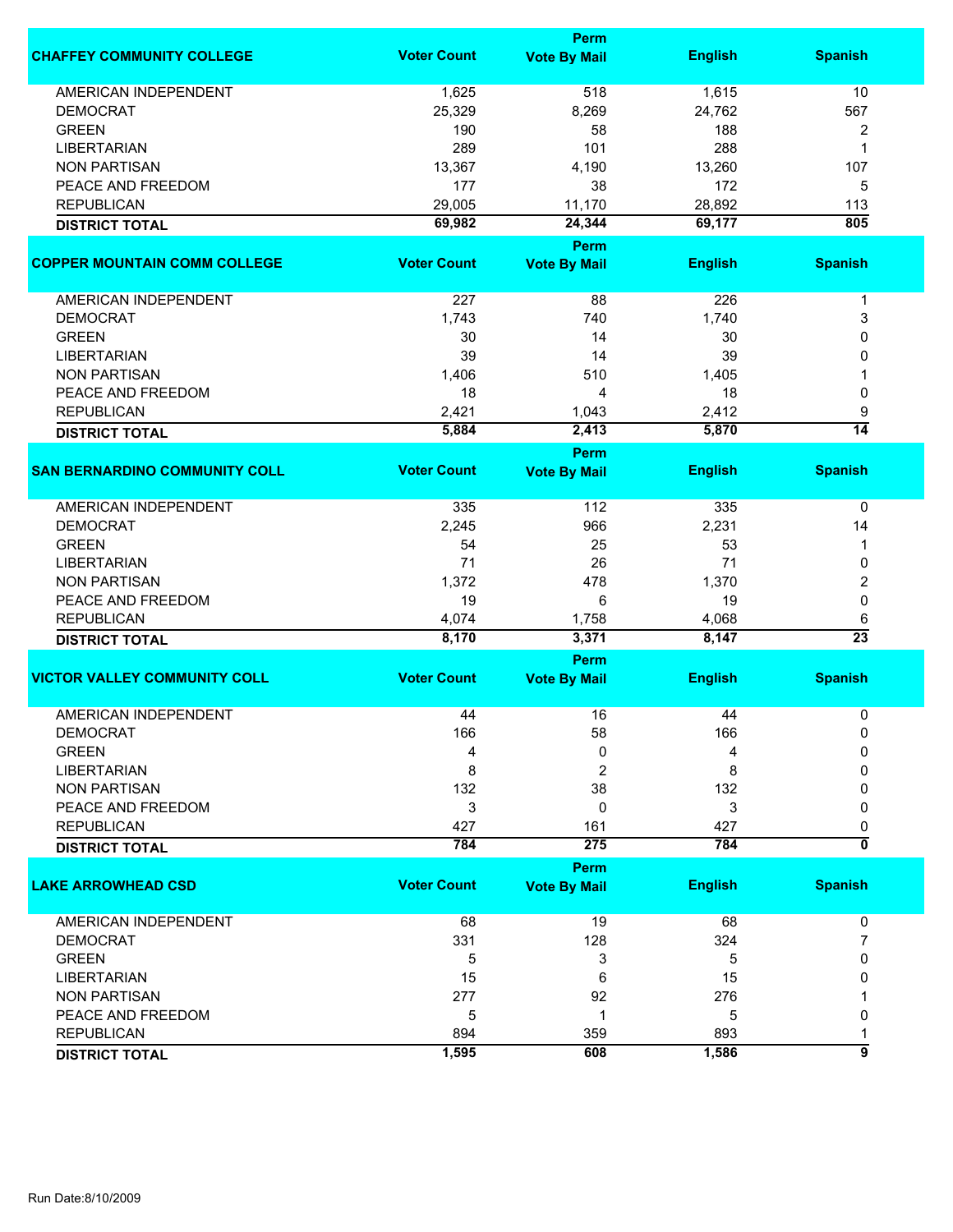|                                  |                    | Perm                |                |                           |
|----------------------------------|--------------------|---------------------|----------------|---------------------------|
| <b>ARROWBEAR PARK CWD</b>        | <b>Voter Count</b> | <b>Vote By Mail</b> | <b>English</b> | <b>Spanish</b>            |
| <b>AMERICAN INDEPENDENT</b>      | 21                 | 9                   | 21             | 0                         |
| <b>DEMOCRAT</b>                  | 114                | 55                  | 114            | 0                         |
| <b>GREEN</b>                     | 10                 | 7                   | 10             | 0                         |
| <b>LIBERTARIAN</b>               | 4                  | 1                   | 4              | 0                         |
| <b>NON PARTISAN</b>              | 81                 | 17                  | 81             |                           |
|                                  |                    |                     |                | 0                         |
| <b>REPUBLICAN</b>                | 180                | 70                  | 180            | 0                         |
| <b>DISTRICT TOTAL</b>            | 410                | 159                 | 410            | $\overline{\mathfrak{o}}$ |
|                                  |                    | <b>Perm</b>         |                |                           |
| <b>MARIANA RANCHOS CWD</b>       | <b>Voter Count</b> | <b>Vote By Mail</b> | <b>English</b> | <b>Spanish</b>            |
|                                  |                    |                     |                |                           |
| AMERICAN INDEPENDENT             | 44                 | 16                  | 44             | 0                         |
| <b>DEMOCRAT</b>                  | 166                | 58                  | 166            | 0                         |
| <b>GREEN</b>                     | 4                  | 0                   | 4              | 0                         |
| <b>LIBERTARIAN</b>               | 8                  | 2                   | 8              | 0                         |
| <b>NON PARTISAN</b>              | 132                | 38                  | 132            | 0                         |
| PEACE AND FREEDOM                | 3                  | 0                   | 3              | 0                         |
| <b>REPUBLICAN</b>                | 427                | 161                 | 427            | 0                         |
| <b>DISTRICT TOTAL</b>            | 784                | 275                 | 784            | $\overline{\mathfrak{o}}$ |
|                                  |                    | Perm                |                |                           |
| <b>APPLE VALLEY FPD</b>          | <b>Voter Count</b> | <b>Vote By Mail</b> | <b>English</b> | <b>Spanish</b>            |
|                                  |                    |                     |                |                           |
| <b>AMERICAN INDEPENDENT</b>      | 44                 | 16                  | 44             | 0                         |
| <b>DEMOCRAT</b>                  | 166                | 58                  | 166            | 0                         |
| <b>GREEN</b>                     | 4                  | 0                   | 4              | 0                         |
| <b>LIBERTARIAN</b>               | 8                  | 2                   | 8              | 0                         |
| <b>NON PARTISAN</b>              | 132                | 38                  | 132            | 0                         |
| PEACE AND FREEDOM                | 3                  | 0                   | 3              | 0                         |
| <b>REPUBLICAN</b>                | 427                | 161                 | 427            | 0                         |
| <b>DISTRICT TOTAL</b>            | 784                | 275                 | 784            | $\overline{\mathbf{0}}$   |
|                                  |                    | Perm                |                |                           |
| <b>CHINO VAL INDEPENDENT FPD</b> | <b>Voter Count</b> | <b>Vote By Mail</b> | <b>English</b> | <b>Spanish</b>            |
| <b>AMERICAN INDEPENDENT</b>      | 1,625              | 518                 | 1,615          | 10                        |
| <b>DEMOCRAT</b>                  | 25,329             | 8,269               | 24,762         | 567                       |
| <b>GREEN</b>                     | 190                | 58                  | 188            | 2                         |
| <b>LIBERTARIAN</b>               | 289                | 101                 | 288            | 1                         |
| <b>NON PARTISAN</b>              | 13,367             | 4,190               | 13,260         | 107                       |
| PEACE AND FREEDOM                | 177                | 38                  | 172            |                           |
|                                  |                    |                     |                | 5                         |
| <b>REPUBLICAN</b>                | 29,005             | 11,170              | 28,892         | 113                       |
| <b>DISTRICT TOTAL</b>            | 69,982             | 24,344              | 69,177         | 805                       |
|                                  |                    | Perm                |                |                           |
| <b>CREST FOREST FPD</b>          | <b>Voter Count</b> | <b>Vote By Mail</b> | <b>English</b> | <b>Spanish</b>            |
| <b>AMERICAN INDEPENDENT</b>      | 314                | 103                 | 314            | $\mathbf 0$               |
| <b>DEMOCRAT</b>                  | 2,131              | 911                 | 2,117          | 14                        |
| <b>GREEN</b>                     | 44                 | 18                  | 43             | 1                         |
| <b>LIBERTARIAN</b>               | 67                 | 25                  | 67             | 0                         |
| <b>NON PARTISAN</b>              | 1,291              | 461                 | 1,289          | $\overline{\mathbf{c}}$   |
|                                  |                    |                     |                |                           |
| PEACE AND FREEDOM                | 19                 | 6                   | 19             | 0                         |
| <b>REPUBLICAN</b>                | 3,894              | 1,688               | 3,888          | 6                         |
| <b>DISTRICT TOTAL</b>            | 7,760              | 3,212               | 7,737          | $\overline{23}$           |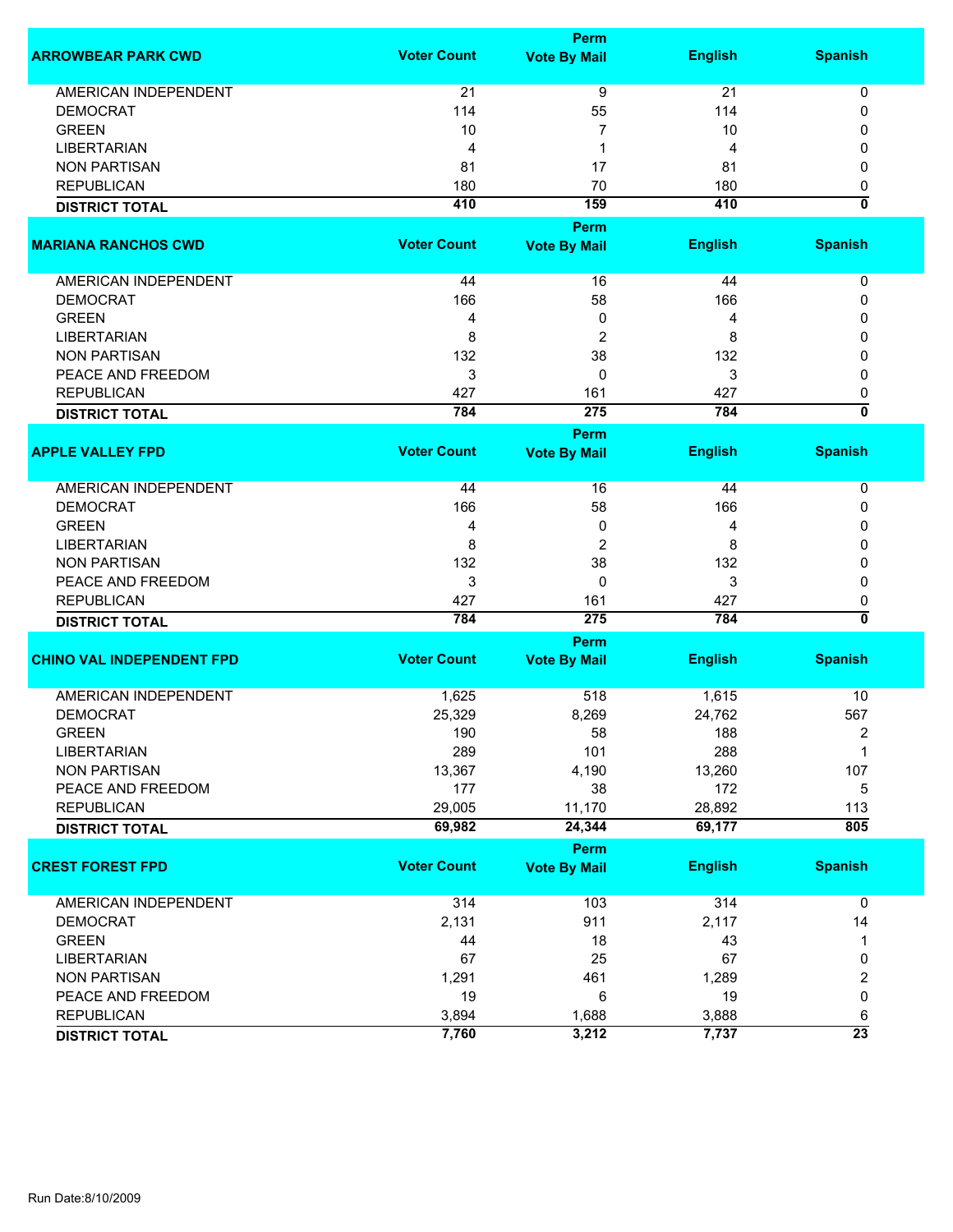|                                       |                    | <b>Perm</b>                 |                         |                  |
|---------------------------------------|--------------------|-----------------------------|-------------------------|------------------|
| <b>HI-DESERT MEMORIAL HD</b>          | <b>Voter Count</b> | <b>Vote By Mail</b>         | <b>English</b>          | <b>Spanish</b>   |
| <b>AMERICAN INDEPENDENT</b>           | 227                | 88                          | 226                     | 1                |
| <b>DEMOCRAT</b>                       | 1,743              | 740                         | 1,740                   | 3                |
|                                       |                    |                             |                         |                  |
| <b>GREEN</b>                          | 30                 | 14                          | 30                      | $\Omega$         |
| <b>LIBERTARIAN</b>                    | 39                 | 14                          | 39                      | 0                |
| <b>NON PARTISAN</b>                   | 1,406              | 510                         | 1,405                   |                  |
| PEACE AND FREEDOM                     | 18                 | 4                           | 18                      | 0                |
| <b>REPUBLICAN</b>                     | 2,421              | 1,043                       | 2,412                   | 9                |
| <b>DISTRICT TOTAL</b>                 | 5,884              | 2,413                       | 5,870                   | $\overline{14}$  |
|                                       |                    | Perm                        |                         |                  |
| <b>SAN BERNARDINO MOUNTAINS HD</b>    | <b>Voter Count</b> | <b>Vote By Mail</b>         | <b>English</b>          | <b>Spanish</b>   |
| <b>AMERICAN INDEPENDENT</b>           | 92                 | 29                          | 92                      | 0                |
| <b>DEMOCRAT</b>                       | 464                | 189                         | 457                     | 7                |
| <b>GREEN</b>                          | 17                 | 11                          | 17                      | 0                |
| <b>LIBERTARIAN</b>                    | 19                 | $\overline{7}$              | 19                      | $\Omega$         |
| <b>NON PARTISAN</b>                   | 379                | 117                         | 378                     |                  |
| PEACE AND FREEDOM                     | 5                  | 1                           | 5                       | 0                |
| <b>REPUBLICAN</b>                     | 1,125              | 457                         | 1,124                   |                  |
|                                       | 2,101              | 811                         | 2,092                   | 9                |
| <b>DISTRICT TOTAL</b>                 |                    |                             |                         |                  |
| <b>INLAND EMPIRE UTILITIES AGENCY</b> | <b>Voter Count</b> | Perm<br><b>Vote By Mail</b> | <b>English</b>          | <b>Spanish</b>   |
| AMERICAN INDEPENDENT                  | 1,625              | 518                         | 1,615                   | 10               |
| <b>DEMOCRAT</b>                       | 25,329             | 8,269                       | 24,762                  | 567              |
| <b>GREEN</b>                          | 190                | 58                          | 188                     | 2                |
|                                       | 289                | 101                         | 288                     | $\mathbf 1$      |
| <b>LIBERTARIAN</b>                    |                    |                             |                         |                  |
| <b>NON PARTISAN</b>                   | 13,367             | 4,190                       | 13,260                  | 107              |
| PEACE AND FREEDOM                     | 177                | 38                          | 172                     | 5                |
| <b>REPUBLICAN</b>                     | 29,005             | 11,170                      | 28,892                  | 113              |
| <b>DISTRICT TOTAL</b>                 | 69,982             | 24,344                      | 69,177                  | 805              |
|                                       |                    | Perm                        |                         |                  |
| <b>IE UTILITIES AGENCY DIV 1</b>      | <b>Voter Count</b> | <b>Vote By Mail</b>         | <b>English</b>          | <b>Spanish</b>   |
| AMERICAN INDEPENDENT                  | 230                | 70                          | 230                     | 0                |
| <b>DEMOCRAT</b>                       | 4,169              | 1,425                       | 4,086                   | 83               |
| <b>GREEN</b>                          | 26                 | 9                           | 25                      | -1               |
| <b>LIBERTARIAN</b>                    | 46                 | 16                          | 46                      | 0                |
| <b>NON PARTISAN</b>                   | 2,246              | 715                         | 2,225                   | 21               |
| PEACE AND FREEDOM                     | 29                 | 8                           | 29                      | 0                |
| <b>REPUBLICAN</b>                     | 4,507              | 1,723                       | 4,495                   | 12               |
| <b>DISTRICT TOTAL</b>                 | 11,253             | 3,966                       | 11,136                  | $\overline{117}$ |
|                                       |                    | Perm                        |                         |                  |
| <b>IE UTILITIES AGENCY DIV 2</b>      | <b>Voter Count</b> | <b>Vote By Mail</b>         | <b>English</b>          | <b>Spanish</b>   |
| <b>NON PARTISAN</b>                   | $\overline{2}$     | $\overline{\mathbf{c}}$     | $\overline{2}$          | 0                |
| <b>REPUBLICAN</b>                     | 1                  | 1                           |                         | 0                |
| <b>DISTRICT TOTAL</b>                 | 3                  | 3                           | $\overline{\mathbf{3}}$ | 0                |
|                                       |                    | Perm                        |                         |                  |
| <b>IE UTILITIES AGENCY DIV 3</b>      | <b>Voter Count</b> | <b>Vote By Mail</b>         | <b>English</b>          | <b>Spanish</b>   |
| <b>AMERICAN INDEPENDENT</b>           | 1,395              | 448                         | 1,385                   | 10               |
| <b>DEMOCRAT</b>                       | 21,160             | 6,844                       | 20,676                  | 484              |
| <b>GREEN</b>                          | 164                | 49                          | 163                     |                  |
| <b>LIBERTARIAN</b>                    | 243                | 85                          | 242                     | 1                |
| <b>NON PARTISAN</b>                   | 11,119             | 3,473                       | 11,033                  | 86               |
| PEACE AND FREEDOM                     | 148                | 30                          | 143                     | 5                |
|                                       |                    |                             |                         |                  |
| <b>REPUBLICAN</b>                     | 24,497             | 9,446                       | 24,396                  | 101              |
| <b>DISTRICT TOTAL</b>                 | 58,726             | 20,375                      | 58,038                  | 688              |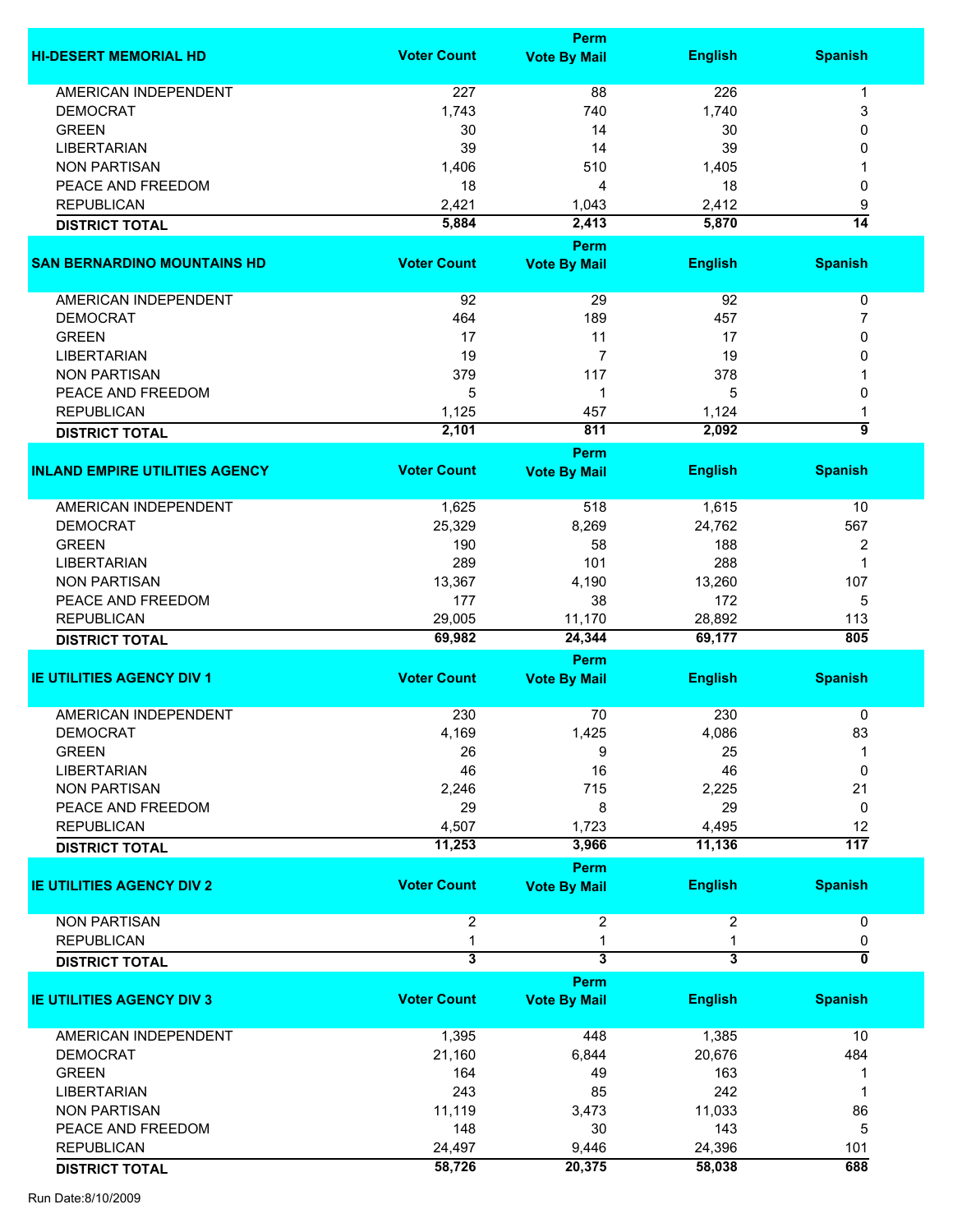|                                               | Perm               |                                    |                 |                       |
|-----------------------------------------------|--------------------|------------------------------------|-----------------|-----------------------|
| <b>RIM OF THE WORLD PARK &amp; RECREATION</b> | <b>Voter Count</b> | <b>Vote By Mail</b>                | <b>English</b>  | <b>Spanish</b>        |
| <b>AMERICAN INDEPENDENT</b>                   | 308                | 102                                | 308             | 0                     |
| <b>DEMOCRAT</b>                               | 2,046              | 879                                | 2,032           | 14                    |
| <b>GREEN</b>                                  | 53                 | 25                                 | 52              | 1                     |
| <b>LIBERTARIAN</b>                            | 66                 | 25                                 | 66              | 0                     |
| <b>NON PARTISAN</b>                           | 1,283              | 442                                | 1,281           |                       |
|                                               |                    |                                    |                 | 2                     |
| PEACE AND FREEDOM                             | 18                 | 5                                  | 18              | 0                     |
| <b>REPUBLICAN</b>                             | 3,765              | 1,622                              | 3,759           | 6                     |
| <b>DISTRICT TOTAL</b>                         | 7,539              | 3,100                              | 7,516           | $\overline{23}$       |
| <b>INLAND EMPIRE RCD</b>                      | <b>Voter Count</b> | Perm<br><b>Vote By Mail</b>        | <b>English</b>  | <b>Spanish</b>        |
|                                               |                    |                                    |                 |                       |
| AMERICAN INDEPENDENT                          | 1,625              | 518                                | 1,615           | 10                    |
| <b>DEMOCRAT</b>                               | 25,329             | 8,269                              | 24,762          | 567                   |
| <b>GREEN</b>                                  | 190                | 58                                 | 188             | 2                     |
| <b>LIBERTARIAN</b>                            | 289                | 101                                | 288             | 1                     |
| <b>NON PARTISAN</b>                           | 13,367             | 4,190                              | 13,260          | 107                   |
| PEACE AND FREEDOM                             | 177                | 38                                 | 172             | 5                     |
|                                               |                    |                                    |                 |                       |
| <b>REPUBLICAN</b>                             | 29,005             | 11,170                             | 28,892          | 113                   |
| <b>DISTRICT TOTAL</b>                         | 69,982             | 24,344                             | 69,177          | 805                   |
| <b>MOJAVE DESERT RCD</b>                      | <b>Voter Count</b> | <b>Perm</b><br><b>Vote By Mail</b> | <b>English</b>  | <b>Spanish</b>        |
|                                               |                    |                                    |                 |                       |
| <b>AMERICAN INDEPENDENT</b>                   | 606                | 216                                | 605             | 1                     |
| <b>DEMOCRAT</b>                               | 4,154              | 1,764                              | 4,137           | 17                    |
| <b>GREEN</b>                                  | 88                 | 39                                 | 87              | 1                     |
| <b>LIBERTARIAN</b>                            | 118                | 42                                 | 118             | 0                     |
| <b>NON PARTISAN</b>                           | 2,910              | 1,026                              | 2,907           | 3                     |
| PEACE AND FREEDOM                             | 40                 | 10                                 | 40              | 0                     |
|                                               |                    |                                    |                 |                       |
| <b>REPUBLICAN</b>                             | 6,922<br>14,838    | 2,962<br>6,059                     | 6,907<br>14,801 | 15<br>$\overline{37}$ |
| <b>DISTRICT TOTAL</b>                         |                    | Perm                               |                 |                       |
| <b>CRESTLINE SANITATION DISTRICT</b>          | <b>Voter Count</b> | <b>Vote By Mail</b>                | <b>English</b>  | <b>Spanish</b>        |
|                                               |                    |                                    |                 |                       |
| <b>AMERICAN INDEPENDENT</b>                   | 244                | 82                                 | 244             | 0                     |
| <b>DEMOCRAT</b>                               | 1,776              | 772                                | 1,769           |                       |
| <b>GREEN</b>                                  | 37                 | 15                                 | 36              |                       |
| <b>LIBERTARIAN</b>                            | 51                 | 18                                 | 51              | 0                     |
| <b>NON PARTISAN</b>                           | 1,002              | 363                                | 1,001           |                       |
| PEACE AND FREEDOM                             | 14                 | 5                                  | 14              | 0                     |
| <b>REPUBLICAN</b>                             | 2,900              | 1,279                              | 2,895           | 5                     |
| <b>DISTRICT TOTAL</b>                         | 6,024              | 2,534                              | 6,010           | $\overline{14}$       |
|                                               |                    | <b>Perm</b>                        |                 |                       |
| <b>CRESTLINE-LAKE ARROWHEAD WA</b>            | <b>Voter Count</b> | <b>Vote By Mail</b>                | <b>English</b>  | <b>Spanish</b>        |
| AMERICAN INDEPENDENT                          | 333                | 111                                | 333             | 0                     |
| <b>DEMOCRAT</b>                               | 2,224              | 961                                | 2,210           | 14                    |
| <b>GREEN</b>                                  | 53                 | 25                                 | 52              | 1                     |
| <b>LIBERTARIAN</b>                            | 71                 | 26                                 | 71              | 0                     |
| <b>NON PARTISAN</b>                           | 1,354              | 472                                | 1,352           | 2                     |
| PEACE AND FREEDOM                             | 19                 | 6                                  | 19              | 0                     |
|                                               |                    |                                    |                 |                       |
| <b>REPUBLICAN</b>                             | 4,023              | 1,732                              | 4,017           | 6                     |
| <b>DISTRICT TOTAL</b>                         | 8,077              | 3,333                              | 8,054           | $\overline{23}$       |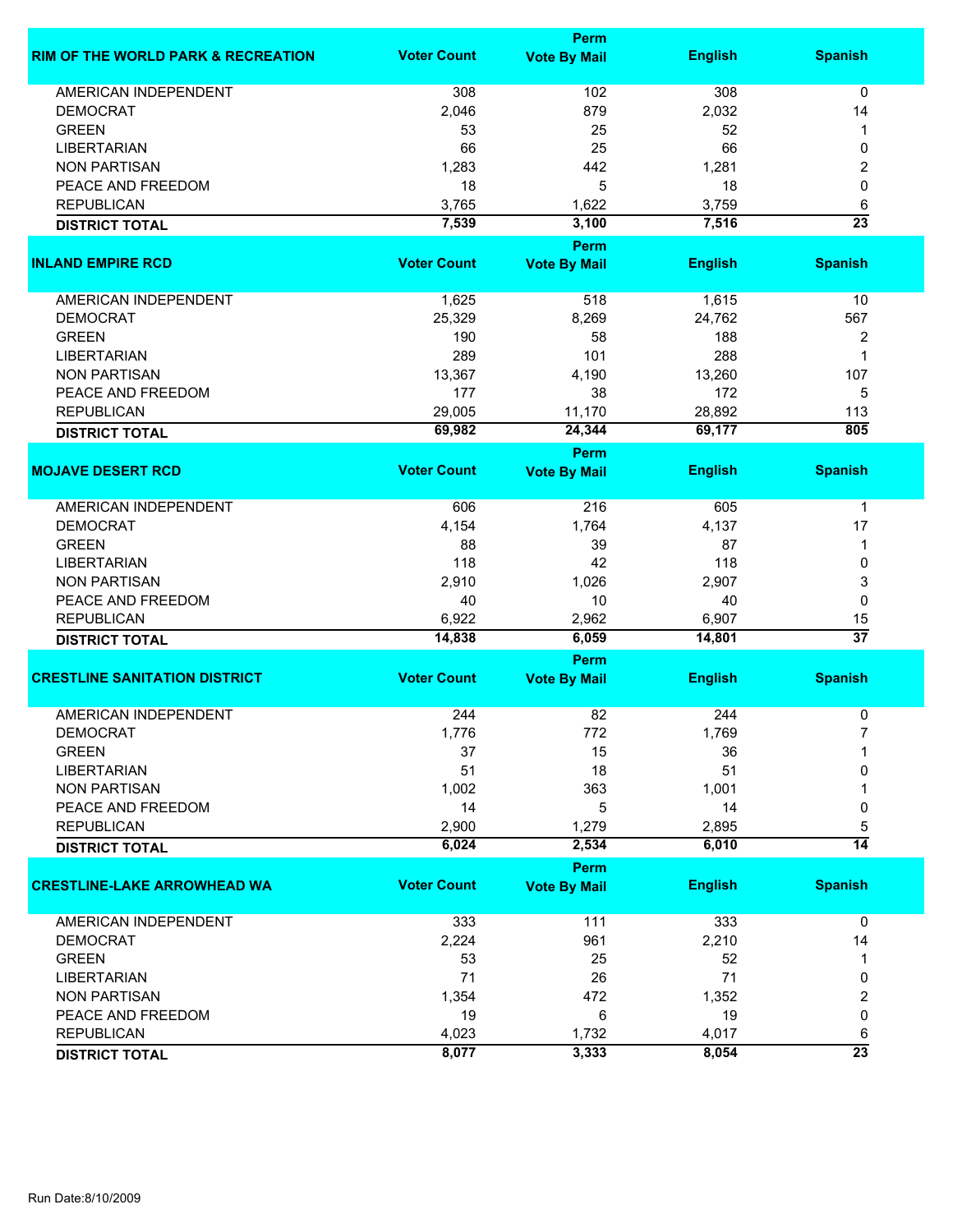|                                      |                    | Perm                |                |                           |
|--------------------------------------|--------------------|---------------------|----------------|---------------------------|
| <b>CRESTLINE-LAKE ARROWHEAD WA-1</b> | <b>Voter Count</b> | <b>Vote By Mail</b> | <b>English</b> | <b>Spanish</b>            |
| AMERICAN INDEPENDENT                 | 107                | 37                  | 107            | 0                         |
| <b>DEMOCRAT</b>                      | 642                | 268                 | 639            | 3                         |
| <b>GREEN</b>                         | 11                 | 6                   | 11             | 0                         |
| <b>LIBERTARIAN</b>                   | 19                 | 8                   | 19             | 0                         |
| <b>NON PARTISAN</b>                  | 371                | 130                 | 371            | 0                         |
| PEACE AND FREEDOM                    |                    | 1                   |                | 0                         |
|                                      | 4                  |                     | 4              |                           |
| <b>REPUBLICAN</b>                    | 1,032              | 421                 | 1,030          | 2<br>$\overline{\bf{5}}$  |
| <b>DISTRICT TOTAL</b>                | 2,186              | 871                 | 2,181          |                           |
|                                      |                    | Perm                |                |                           |
| <b>CRESTLINE-LAKE ARROWHEAD WA-2</b> | <b>Voter Count</b> | <b>Vote By Mail</b> | <b>English</b> | <b>Spanish</b>            |
| AMERICAN INDEPENDENT                 | 101                | 32                  | 101            | 0                         |
| <b>DEMOCRAT</b>                      | 805                | 373                 | 801            | 4                         |
| <b>GREEN</b>                         | 15                 | 4                   | 14             |                           |
| <b>LIBERTARIAN</b>                   | 22                 | 6                   | 22             | 0                         |
| <b>NON PARTISAN</b>                  | 446                | 159                 | 445            |                           |
| PEACE AND FREEDOM                    | 8                  | 4                   | 8              | 0                         |
|                                      |                    |                     |                |                           |
| <b>REPUBLICAN</b>                    | 1,370              | 646                 | 1,367          | 3<br>$\overline{9}$       |
| <b>DISTRICT TOTAL</b>                | 2,767              | 1,224<br>Perm       | 2,758          |                           |
| <b>CRESTLINE-LAKE ARROWHEAD WA-3</b> | <b>Voter Count</b> | <b>Vote By Mail</b> | <b>English</b> | <b>Spanish</b>            |
|                                      |                    |                     |                |                           |
| AMERICAN INDEPENDENT                 | 104                | 33                  | 104            | 0                         |
| <b>DEMOCRAT</b>                      | 663                | 265                 | 656            | 7                         |
| <b>GREEN</b>                         | 17                 | 8                   | 17             | 0                         |
| <b>LIBERTARIAN</b>                   | 26                 | 11                  | 26             | 0                         |
| <b>NON PARTISAN</b>                  | 456                | 166                 | 455            |                           |
| PEACE AND FREEDOM                    | 7                  | 1                   | 7              | 0                         |
| <b>REPUBLICAN</b>                    | 1,441              | 595                 | 1,440          | 1                         |
| <b>DISTRICT TOTAL</b>                | 2,714              | 1,079               | 2,705          | 5                         |
|                                      |                    | <b>Perm</b>         |                |                           |
| <b>CRESTLINE-LAKE ARROWHEAD WA-5</b> | <b>Voter Count</b> | <b>Vote By Mail</b> | <b>English</b> | <b>Spanish</b>            |
| <b>AMERICAN INDEPENDENT</b>          | 21                 | 9                   | 21             | 0                         |
| <b>DEMOCRAT</b>                      | 114                | 55                  | 114            | 0                         |
| <b>GREEN</b>                         | 10                 | 7                   | 10             | O                         |
| <b>LIBERTARIAN</b>                   | 4                  |                     | 4              | 0                         |
|                                      |                    |                     |                |                           |
| <b>NON PARTISAN</b>                  | 81                 | 17                  | 81             | 0                         |
| <b>REPUBLICAN</b>                    | 180                | 70                  | 180            | 0                         |
| <b>DISTRICT TOTAL</b>                | 410                | 159                 | 410            | $\overline{\mathfrak{o}}$ |
|                                      |                    | Perm                |                |                           |
| <b>MOJAVE WATER AGENCY</b>           | <b>Voter Count</b> | <b>Vote By Mail</b> | <b>English</b> | <b>Spanish</b>            |
| <b>AMERICAN INDEPENDENT</b>          | 44                 | 16                  | 44             | 0                         |
| <b>DEMOCRAT</b>                      | 166                | 58                  | 166            | 0                         |
| <b>GREEN</b>                         | 4                  | 0                   | 4              | 0                         |
| <b>LIBERTARIAN</b>                   | 8                  |                     | 8              | 0                         |
|                                      |                    | 2                   |                |                           |
| <b>NON PARTISAN</b>                  | 132                | 38                  | 132            | 0                         |
| PEACE AND FREEDOM                    | 3                  | 0                   | 3              | 0                         |
| <b>REPUBLICAN</b>                    | 427                | 161                 | 427            | 0                         |
| <b>DISTRICT TOTAL</b>                | 784                | 275                 | 784            | 0                         |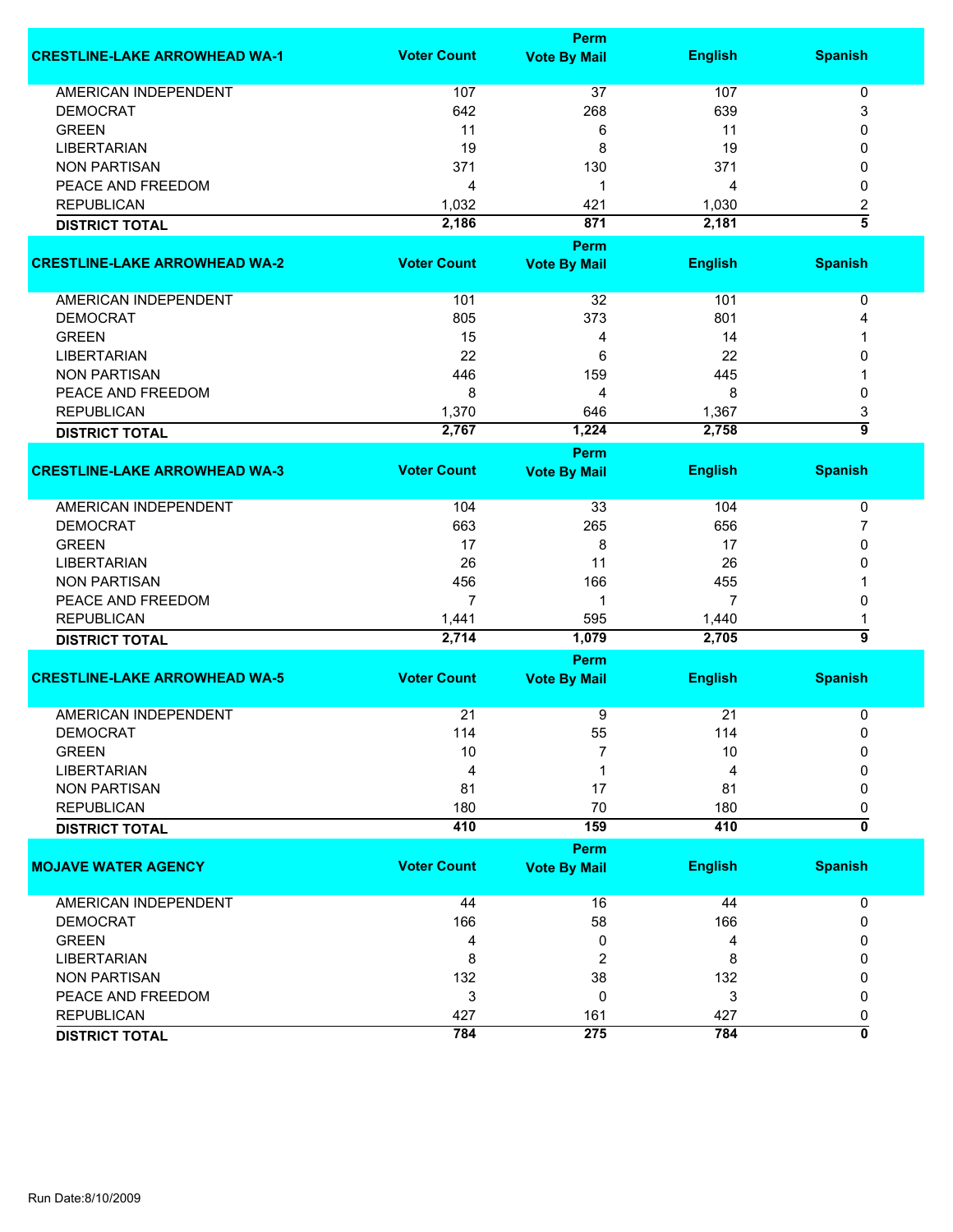|                                    | <b>Perm</b>        |                     |                  |                           |  |
|------------------------------------|--------------------|---------------------|------------------|---------------------------|--|
| <b>MOJAVE WATER AGENCY - DIV 2</b> | <b>Voter Count</b> | <b>Vote By Mail</b> | <b>English</b>   | <b>Spanish</b>            |  |
| <b>AMERICAN INDEPENDENT</b>        | 32                 | 14                  | 32               | 0                         |  |
| <b>DEMOCRAT</b>                    | 143                | 50                  | 143              | 0                         |  |
| <b>GREEN</b>                       | 3                  | 0                   | 3                | 0                         |  |
| <b>LIBERTARIAN</b>                 | 6                  | 1                   | 6                | 0                         |  |
| <b>NON PARTISAN</b>                | 108                | 31                  | 108              | 0                         |  |
| PEACE AND FREEDOM                  | 3                  | 0                   | 3                | 0                         |  |
| <b>REPUBLICAN</b>                  | 362                | 134                 | 362              | 0                         |  |
| <b>DISTRICT TOTAL</b>              | 657                | 230                 | 657              | $\overline{\mathbf{0}}$   |  |
|                                    |                    | Perm                |                  |                           |  |
| <b>MOJAVE WATER AGENCY - DIV 7</b> | <b>Voter Count</b> | <b>Vote By Mail</b> | <b>English</b>   | <b>Spanish</b>            |  |
| AMERICAN INDEPENDENT               | 12                 | 2                   | 12               | 0                         |  |
| <b>DEMOCRAT</b>                    | 23                 | 8                   | 23               | 0                         |  |
| <b>GREEN</b>                       | 1                  | 0                   | -1               | 0                         |  |
| <b>LIBERTARIAN</b>                 | $\overline{c}$     | 1                   | 2                | 0                         |  |
| <b>NON PARTISAN</b>                | 24                 | $\overline{7}$      | 24               | 0                         |  |
| <b>REPUBLICAN</b>                  | 65                 | 27                  | 65               | 0                         |  |
| <b>DISTRICT TOTAL</b>              | 127                | 45                  | 127              | $\overline{\mathfrak{o}}$ |  |
|                                    |                    | Perm                |                  |                           |  |
| <b>CHINO BASIN WCD</b>             | <b>Voter Count</b> | <b>Vote By Mail</b> | <b>English</b>   | <b>Spanish</b>            |  |
|                                    |                    |                     |                  |                           |  |
| <b>AMERICAN INDEPENDENT</b>        | 1,049              | 323                 | 1,040            | 9                         |  |
| <b>DEMOCRAT</b>                    | 16,693             | 5,246               | 16,185           | 508                       |  |
| <b>GREEN</b>                       | 123                | 39                  | 121              | 2                         |  |
| <b>LIBERTARIAN</b>                 | 172                | 57                  | 171              | 1                         |  |
| <b>NON PARTISAN</b>                | 7,657              | 2,308               | 7,568            | 89                        |  |
| PEACE AND FREEDOM                  | 119                | 24                  | 115              | 4                         |  |
| <b>REPUBLICAN</b>                  | 17,492             | 6,467               | 17,410           | 82                        |  |
| <b>DISTRICT TOTAL</b>              | 43,305             | 14,464              | 42,610           | 695                       |  |
|                                    |                    | Perm                |                  |                           |  |
| <b>CHINO BASIN WCD - DIV 4</b>     | <b>Voter Count</b> | <b>Vote By Mail</b> | <b>English</b>   | <b>Spanish</b>            |  |
| <b>AMERICAN INDEPENDENT</b>        | 7                  | 1                   | 7                | 0                         |  |
| <b>DEMOCRAT</b>                    | 60                 | 20                  | 54               | 6                         |  |
| <b>NON PARTISAN</b>                | 20                 | 4                   | 19               | 1                         |  |
| <b>REPUBLICAN</b>                  | 36                 | 9                   | 36               | 0                         |  |
| <b>DISTRICT TOTAL</b>              | 123                | 34                  | $\overline{116}$ | $\overline{7}$            |  |
|                                    |                    | Perm                |                  |                           |  |
| <b>CHINO BASIN WCD - DIV 5</b>     | <b>Voter Count</b> | <b>Vote By Mail</b> | <b>English</b>   | <b>Spanish</b>            |  |
|                                    |                    |                     |                  |                           |  |
| AMERICAN INDEPENDENT               | 247                | 75                  | 246              | $\mathbf{1}$              |  |
| <b>DEMOCRAT</b>                    | 4,889              | 1,457               | 4,679            | 210                       |  |
| <b>GREEN</b>                       | 30                 | 7                   | 30               | 0                         |  |
| <b>LIBERTARIAN</b>                 | 40                 | 8                   | 39               | 1                         |  |
| <b>NON PARTISAN</b>                | 1,827              | 504                 | 1,797            | $30\,$                    |  |
| PEACE AND FREEDOM                  | 30                 | 8                   | 30               | 0                         |  |
| <b>REPUBLICAN</b>                  | 4,225              | 1,430               | 4,196            | 29                        |  |
| <b>DISTRICT TOTAL</b>              | 11,288             | 3,489               | 11,017           | $\overline{271}$          |  |
|                                    |                    |                     |                  |                           |  |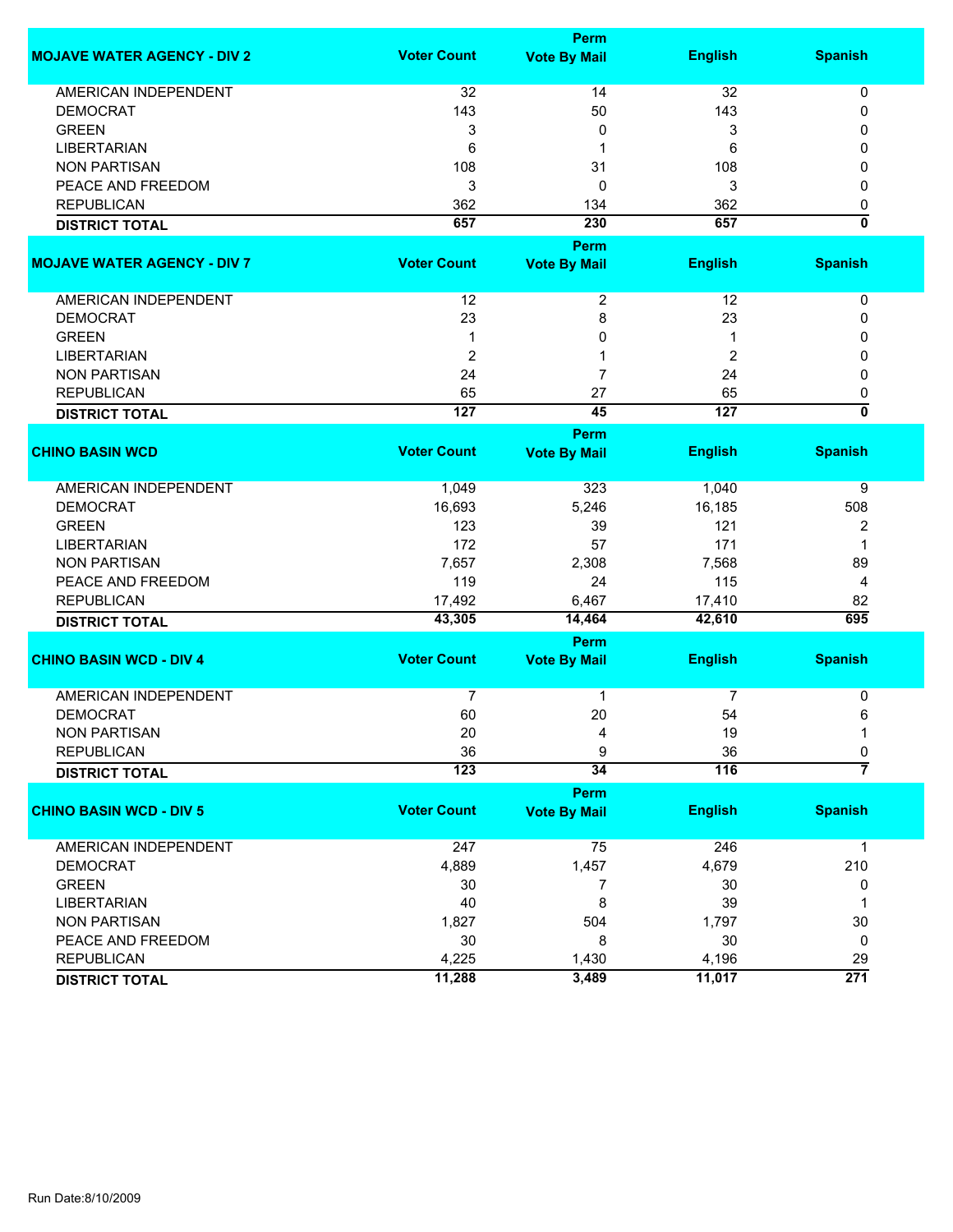|                                | Perm               |                             |                |                  |  |  |
|--------------------------------|--------------------|-----------------------------|----------------|------------------|--|--|
| <b>CHINO BASIN WCD - DIV 6</b> | <b>Voter Count</b> | <b>Vote By Mail</b>         | <b>English</b> | <b>Spanish</b>   |  |  |
| <b>AMERICAN INDEPENDENT</b>    | 205                | 62                          | 204            | $\mathbf{1}$     |  |  |
| <b>DEMOCRAT</b>                | 3,030              | 1,029                       | 2,957          | 73               |  |  |
| <b>GREEN</b>                   | 29                 | 10                          | 28             | 1                |  |  |
| <b>LIBERTARIAN</b>             | 27                 | 12                          | 27             | 0                |  |  |
| <b>NON PARTISAN</b>            | 1,323              | 415                         | 1,311          | 12               |  |  |
|                                |                    |                             |                |                  |  |  |
| PEACE AND FREEDOM              | 30                 | 8                           | 29             | 1                |  |  |
| <b>REPUBLICAN</b>              | 3,397              | 1,232                       | 3,380          | 17               |  |  |
| <b>DISTRICT TOTAL</b>          | 8,041              | 2,768                       | 7,936          | $\overline{105}$ |  |  |
| <b>CHINO BASIN WCD - DIV 7</b> | <b>Voter Count</b> | Perm<br><b>Vote By Mail</b> | <b>English</b> | <b>Spanish</b>   |  |  |
|                                |                    |                             |                |                  |  |  |
| AMERICAN INDEPENDENT           | 590                | 185                         | 583            | 7                |  |  |
| <b>DEMOCRAT</b>                | 8,714              | 2,740                       | 8,495          | 219              |  |  |
| <b>GREEN</b>                   | 64                 | 22                          | 63             | 1                |  |  |
| <b>LIBERTARIAN</b>             | 105                | 37                          | 105            | 0                |  |  |
| <b>NON PARTISAN</b>            | 4,487              | 1,385                       | 4,441          | 46               |  |  |
| PEACE AND FREEDOM              | 59                 | 8                           | 56             | 3                |  |  |
| <b>REPUBLICAN</b>              | 9,834              | 3,796                       | 9,798          | 36               |  |  |
|                                | 23,853             | 8,173                       | 23,541         | $\overline{312}$ |  |  |
| <b>DISTRICT TOTAL</b>          |                    | Perm                        |                |                  |  |  |
| <b>CRESTLINE VILLAGE WD</b>    | <b>Voter Count</b> | <b>Vote By Mail</b>         | <b>English</b> | <b>Spanish</b>   |  |  |
|                                |                    |                             |                |                  |  |  |
| <b>AMERICAN INDEPENDENT</b>    | 171                | 60                          | 171            | 0                |  |  |
| <b>DEMOCRAT</b>                | 1,263              | 564                         | 1,259          | 4                |  |  |
| <b>GREEN</b>                   | 27                 | 12                          | 26             |                  |  |  |
| <b>LIBERTARIAN</b>             | 35                 | 13                          | 35             | 0                |  |  |
| <b>NON PARTISAN</b>            | 690                | 243                         | 689            |                  |  |  |
| PEACE AND FREEDOM              | 11                 | 4                           | 11             | 0                |  |  |
| <b>REPUBLICAN</b>              | 2,068              | 915                         | 2,063          | 5                |  |  |
|                                | 4,265              | 1,811                       | 4,254          | $\overline{11}$  |  |  |
| <b>DISTRICT TOTAL</b>          |                    | Perm                        |                |                  |  |  |
| <b>MONTE VISTA WD</b>          | <b>Voter Count</b> | <b>Vote By Mail</b>         | <b>English</b> | <b>Spanish</b>   |  |  |
|                                |                    |                             |                |                  |  |  |
| <b>AMERICAN INDEPENDENT</b>    | 94                 | 35                          | 94             | 0                |  |  |
| <b>DEMOCRAT</b>                | 1,684              | 569                         | 1,625          | 59               |  |  |
| <b>GREEN</b>                   | 14                 | 7                           | 13             | 1                |  |  |
| <b>LIBERTARIAN</b>             | 20                 | 4                           | 20             | 0                |  |  |
| <b>NON PARTISAN</b>            | 679                | 194                         | 667            | 12               |  |  |
| PEACE AND FREEDOM              | 10                 | 2                           | 10             | 0                |  |  |
| <b>REPUBLICAN</b>              | 1,797              | 659                         | 1,792          | 5                |  |  |
| <b>DISTRICT TOTAL</b>          | 4,298              | 1,470                       | 4,221          | $\overline{77}$  |  |  |
|                                |                    | Perm                        |                |                  |  |  |
| <b>TWENTYNINE PALMS WD</b>     | <b>Voter Count</b> | <b>Vote By Mail</b>         | <b>English</b> | <b>Spanish</b>   |  |  |
| AMERICAN INDEPENDENT           | 227                | 88                          | 226            | $\mathbf{1}$     |  |  |
| <b>DEMOCRAT</b>                | 1,743              | 740                         | 1,740          | 3                |  |  |
| <b>GREEN</b>                   | 30                 | 14                          | 30             | 0                |  |  |
| <b>LIBERTARIAN</b>             | 39                 | 14                          | 39             | 0                |  |  |
| <b>NON PARTISAN</b>            | 1,406              | 510                         | 1,405          |                  |  |  |
| PEACE AND FREEDOM              | 18                 | 4                           | 18             | 0                |  |  |
|                                |                    |                             |                |                  |  |  |
| <b>REPUBLICAN</b>              | 2,421              | 1,043                       | 2,412          | 9                |  |  |
| <b>DISTRICT TOTAL</b>          | 5,884              | 2,413                       | 5,870          | $\overline{14}$  |  |  |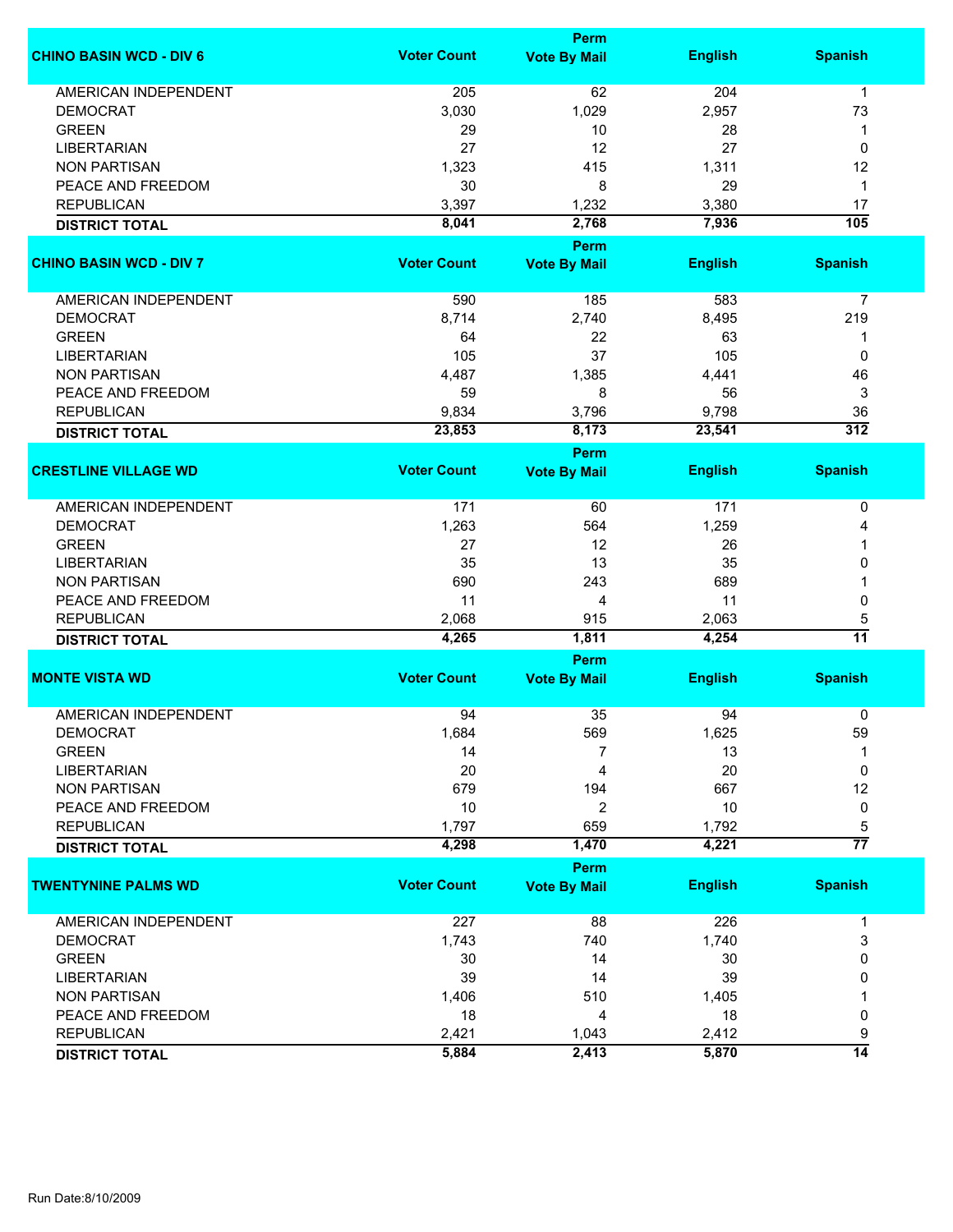|                                         |                    | Perm                               |                |                 |
|-----------------------------------------|--------------------|------------------------------------|----------------|-----------------|
| <b>WEST VALLEY VECTOR CONTROL</b>       | <b>Voter Count</b> | <b>Vote By Mail</b>                | <b>English</b> | <b>Spanish</b>  |
| <b>AMERICAN INDEPENDENT</b>             | 1,625              | 518                                | 1,615          | 10              |
| <b>DEMOCRAT</b>                         | 25,329             | 8,269                              | 24,762         | 567             |
| <b>GREEN</b>                            | 190                | 58                                 | 188            | 2               |
| <b>LIBERTARIAN</b>                      | 289                | 101                                | 288            | -1              |
| <b>NON PARTISAN</b>                     | 13,367             | 4,190                              | 13,260         | 107             |
|                                         |                    |                                    |                |                 |
| PEACE AND FREEDOM                       | 177                | 38                                 | 172            | 5               |
| <b>REPUBLICAN</b>                       | 29,005             | 11,170                             | 28,892         | 113             |
| <b>DISTRICT TOTAL</b>                   | 69,982             | 24,344                             | 69,177         | 805             |
| <b>COUNTY SERVICE AREA 70 ZONE R-44</b> | <b>Voter Count</b> | <b>Perm</b><br><b>Vote By Mail</b> | <b>English</b> | <b>Spanish</b>  |
| <b>NON PARTISAN</b>                     |                    |                                    |                |                 |
|                                         | $\mathbf 0$        | 0                                  | 0              | 0               |
| <b>REPUBLICAN</b>                       | 5                  | 4                                  | 5              | 0               |
| <b>DISTRICT TOTAL</b>                   | 5                  | $\overline{\mathbf{4}}$            | $\overline{5}$ | 0               |
|                                         |                    | Perm                               |                |                 |
| <b>COUNTY SERVICE AREA 70 ZONE TV4</b>  | <b>Voter Count</b> | <b>Vote By Mail</b>                | <b>English</b> | <b>Spanish</b>  |
| <b>AMERICAN INDEPENDENT</b>             | 1                  | 1                                  | $\mathbf 1$    | 0               |
| <b>DEMOCRAT</b>                         | 15                 | 9                                  | 15             | 0               |
| <b>NON PARTISAN</b>                     | 6                  | $\overline{c}$                     | 6              | 0               |
| <b>REPUBLICAN</b>                       | 11                 | 5                                  | 11             | 0               |
| <b>DISTRICT TOTAL</b>                   | 33                 | $\overline{17}$                    | 33             | 0               |
|                                         |                    | Perm                               |                |                 |
| <b>COUNTY SERVICE AREA 70 ZONE TV5</b>  | <b>Voter Count</b> | <b>Vote By Mail</b>                | <b>English</b> | <b>Spanish</b>  |
| <b>AMERICAN INDEPENDENT</b>             | 25                 | 10                                 | 25             | 0               |
| <b>DEMOCRAT</b>                         | 170                | 71                                 | 170            | 0               |
| <b>GREEN</b>                            | 4                  | 1                                  | 4              | 0               |
| <b>LIBERTARIAN</b>                      | 8                  | 5                                  | 8              | 0               |
| <b>NON PARTISAN</b>                     | 122                | 46                                 | 122            | 0               |
| PEACE AND FREEDOM                       | $\mathbf 1$        | 0                                  | 1              | 0               |
| <b>REPUBLICAN</b>                       | 199                | 84                                 | 198            |                 |
|                                         | 529                | 217                                | 528            | $\overline{1}$  |
| <b>DISTRICT TOTAL</b>                   |                    |                                    |                |                 |
| <b>CENSUS TRACT 01.03</b>               | <b>Voter Count</b> | Perm                               | <b>English</b> | <b>Spanish</b>  |
|                                         |                    | <b>Vote By Mail</b>                |                |                 |
| <b>AMERICAN INDEPENDENT</b>             | 39                 | 9                                  | 39             | 0               |
| <b>DEMOCRAT</b>                         | 761                | 267                                | 756            | 5               |
| <b>GREEN</b>                            | 8                  | 2                                  | 8              | 0               |
| <b>LIBERTARIAN</b>                      | 9                  | 6                                  | 9              | 0               |
| <b>NON PARTISAN</b>                     | 455                | 153                                | 451            |                 |
| PEACE AND FREEDOM                       | 4                  | 1                                  | 4              | 0               |
| <b>REPUBLICAN</b>                       | 845                | 358                                | 841            | 4               |
| <b>DISTRICT TOTAL</b>                   | 2,121              | 796                                | 2,108          | $\overline{13}$ |
|                                         |                    | Perm                               |                |                 |
| <b>CENSUS TRACT 01.04</b>               | <b>Voter Count</b> | <b>Vote By Mail</b>                | <b>English</b> | <b>Spanish</b>  |
|                                         |                    |                                    |                |                 |
| AMERICAN INDEPENDENT                    | 74                 | 20                                 | 74             | $\mathbf 0$     |
| <b>DEMOCRAT</b>                         | 1,289              | 441                                | 1,275          | 14              |
| <b>GREEN</b>                            | 2                  | 0                                  | $\overline{2}$ | 0               |
| <b>LIBERTARIAN</b>                      | 10                 | 3                                  | 10             | 0               |
| <b>NON PARTISAN</b>                     | 796                | 255                                | 791            | 5               |
| PEACE AND FREEDOM                       | 14                 | 4                                  | 14             | 0               |
| <b>REPUBLICAN</b>                       | 1,347              | 497                                | 1,344          | 3               |
| <b>DISTRICT TOTAL</b>                   | 3,532              | 1,220                              | 3,510          | $\overline{22}$ |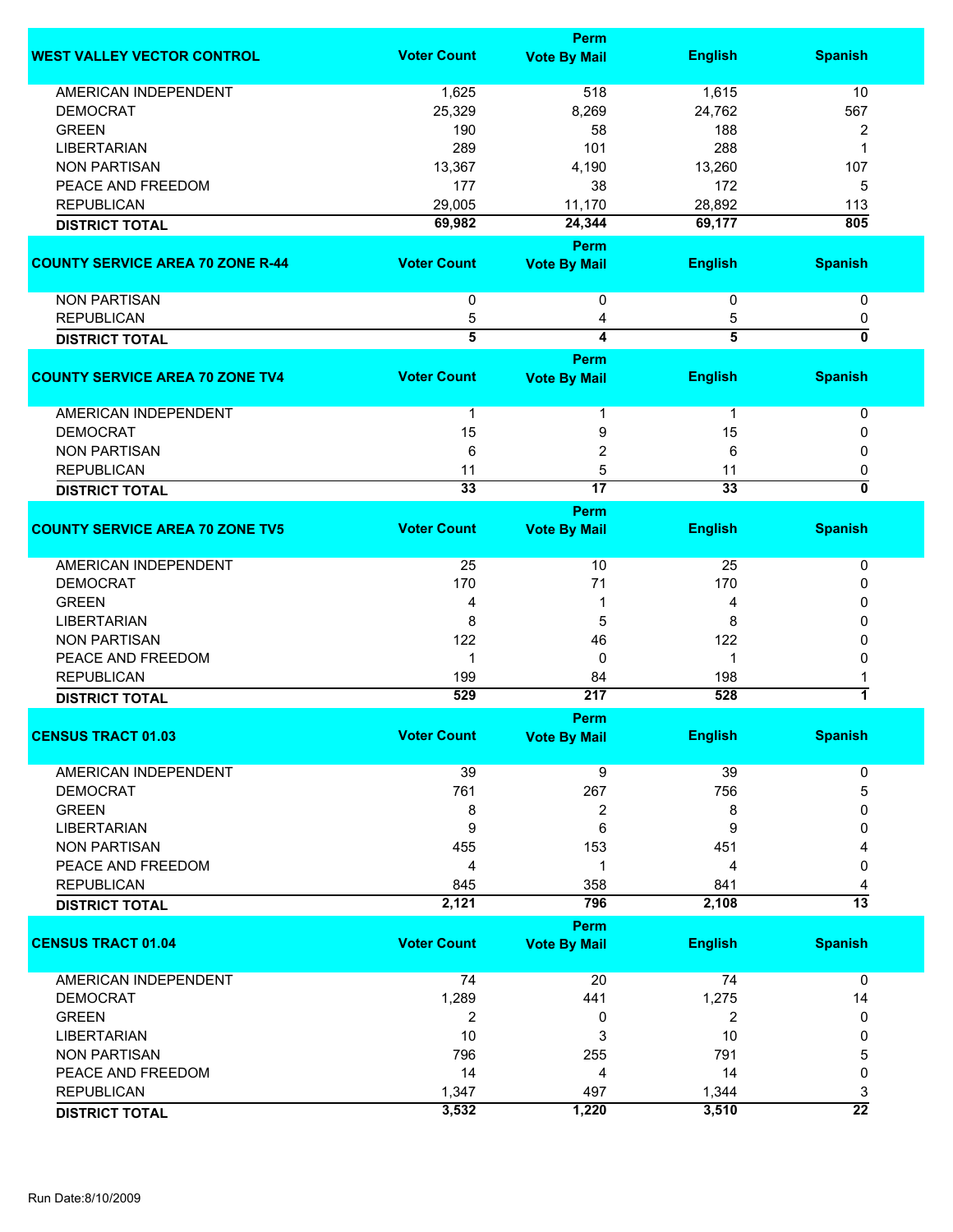|                             | <b>Perm</b>        |                                    |                |                      |  |
|-----------------------------|--------------------|------------------------------------|----------------|----------------------|--|
| <b>CENSUS TRACT 01.05</b>   | <b>Voter Count</b> | <b>Vote By Mail</b>                | <b>English</b> | <b>Spanish</b>       |  |
| <b>AMERICAN INDEPENDENT</b> | 70                 | 31                                 | 70             | 0                    |  |
| <b>DEMOCRAT</b>             | 1,030              | 349                                | 1,021          | 9                    |  |
| <b>GREEN</b>                | 6                  | 1                                  | 6              | 0                    |  |
| <b>LIBERTARIAN</b>          | 17                 | 9                                  | 17             | 0                    |  |
| <b>NON PARTISAN</b>         | 757                | 261                                | 754            | 3                    |  |
|                             |                    | 1                                  |                |                      |  |
| PEACE AND FREEDOM           | 3                  |                                    | 2              | 1                    |  |
| <b>REPUBLICAN</b>           | 1,278              | 518                                | 1,275          | 3                    |  |
| <b>DISTRICT TOTAL</b>       | 3,161              | 1,170                              | 3,145          | 16                   |  |
| <b>CENSUS TRACT 01.06</b>   | <b>Voter Count</b> | <b>Perm</b><br><b>Vote By Mail</b> | <b>English</b> | <b>Spanish</b>       |  |
| AMERICAN INDEPENDENT        | 115                | 41                                 | 115            | 0                    |  |
| <b>DEMOCRAT</b>             | 1,921              | 715                                | 1,906          | 15                   |  |
| <b>GREEN</b>                | 17                 | 2                                  | 17             | 0                    |  |
| LIBERTARIAN                 | 25                 | 8                                  | 25             | 0                    |  |
| <b>NON PARTISAN</b>         | 1,456              | 495                                | 1,454          | 2                    |  |
| PEACE AND FREEDOM           | 10                 | 3                                  | 10             | 0                    |  |
| <b>REPUBLICAN</b>           | 2,736              | 1,181                              | 2,730          | 6                    |  |
|                             | 6,280              | 2,445                              | 6,257          | $\overline{23}$      |  |
| <b>DISTRICT TOTAL</b>       |                    |                                    |                |                      |  |
|                             |                    | <b>Perm</b>                        |                |                      |  |
| <b>CENSUS TRACT 01.07</b>   | <b>Voter Count</b> | <b>Vote By Mail</b>                | <b>English</b> | <b>Spanish</b>       |  |
| AMERICAN INDEPENDENT        | 58                 | 17                                 | 58             | 0                    |  |
| <b>DEMOCRAT</b>             | 542                | 201                                | 537            | 5                    |  |
| <b>GREEN</b>                | 4                  | 1                                  | 4              | 0                    |  |
| <b>LIBERTARIAN</b>          | 13                 | 6                                  | 13             | 0                    |  |
| <b>NON PARTISAN</b>         | 279                | 82                                 | 276            | 3                    |  |
| PEACE AND FREEDOM           | 4                  | $\mathbf 0$                        | 4              | 0                    |  |
|                             |                    |                                    |                |                      |  |
| <b>REPUBLICAN</b>           | 818                | 350                                | 816            | 2<br>$\overline{10}$ |  |
| <b>DISTRICT TOTAL</b>       | 1,718              | 657                                | 1,708          |                      |  |
|                             |                    | Perm                               |                |                      |  |
| <b>CENSUS TRACT 01.08</b>   | <b>Voter Count</b> | <b>Vote By Mail</b>                | <b>English</b> | <b>Spanish</b>       |  |
| <b>AMERICAN INDEPENDENT</b> | 53                 | 18                                 | 52             | 1                    |  |
| DEMOCRAT                    | 859                | 262                                | 858            |                      |  |
| <b>GREEN</b>                | 3                  | 2                                  | 3              | 0                    |  |
| <b>LIBERTARIAN</b>          | 12                 | $\overline{c}$                     | 12             | 0                    |  |
| <b>NON PARTISAN</b>         | 454                | 119                                | 453            |                      |  |
| PEACE AND FREEDOM           | 4                  | 3                                  | 4              | 0                    |  |
| <b>REPUBLICAN</b>           | 1,129              | 429                                | 1,125          | 4                    |  |
|                             | 2,514              | 835                                | 2,507          | 7                    |  |
| <b>DISTRICT TOTAL</b>       |                    |                                    |                |                      |  |
|                             |                    | <b>Perm</b>                        |                |                      |  |
| <b>CENSUS TRACT 01.09</b>   | <b>Voter Count</b> | <b>Vote By Mail</b>                | <b>English</b> | <b>Spanish</b>       |  |
| <b>AMERICAN INDEPENDENT</b> | 135                | 41                                 | 134            | $\mathbf 1$          |  |
| <b>DEMOCRAT</b>             | 1,183              | 373                                | 1,171          | 12                   |  |
| <b>GREEN</b>                | 10                 | 3                                  | 10             | 0                    |  |
| <b>LIBERTARIAN</b>          | 29                 | 11                                 | 29             | 0                    |  |
| <b>NON PARTISAN</b>         | 740                | 228                                | 739            |                      |  |
| PEACE AND FREEDOM           | 9                  | 2                                  | 9              | 0                    |  |
| <b>REPUBLICAN</b>           | 1,860              | 736                                | 1,855          | 5                    |  |
| <b>DISTRICT TOTAL</b>       | 3,966              | 1,394                              | 3,947          | 19                   |  |
|                             |                    |                                    |                |                      |  |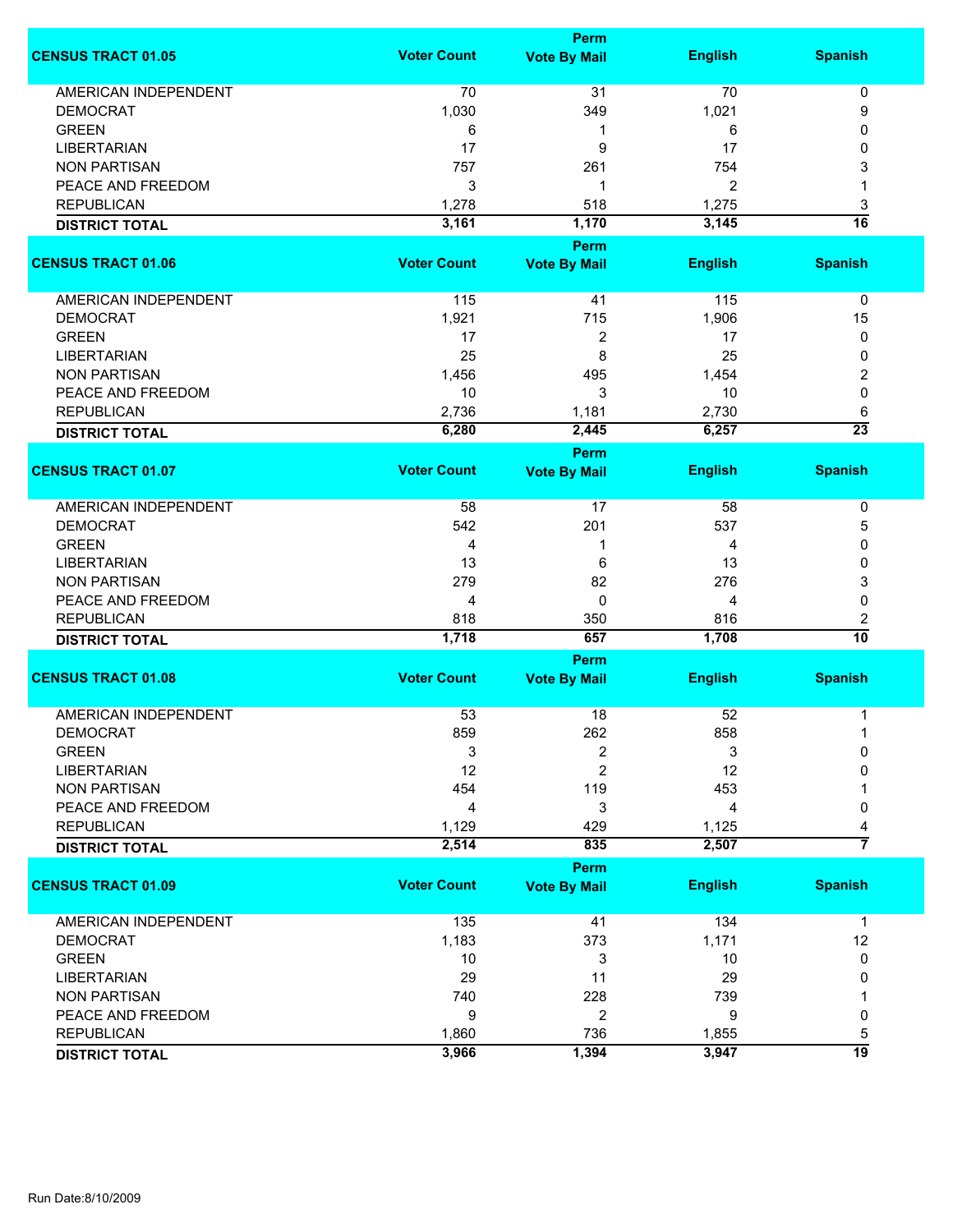|                             | Perm               |                     |                |                                            |  |
|-----------------------------|--------------------|---------------------|----------------|--------------------------------------------|--|
| <b>CENSUS TRACT 01.10</b>   | <b>Voter Count</b> | <b>Vote By Mail</b> | <b>English</b> | <b>Spanish</b>                             |  |
| <b>AMERICAN INDEPENDENT</b> | 110                | 36                  | 109            | 1                                          |  |
| <b>DEMOCRAT</b>             | 1,692              | 550                 | 1,629          | 63                                         |  |
| <b>GREEN</b>                | 19                 | 7                   | 19             | 0                                          |  |
| <b>LIBERTARIAN</b>          | 20                 | 6                   | 20             | 0                                          |  |
| <b>NON PARTISAN</b>         | 929                | 297                 | 912            |                                            |  |
|                             |                    |                     |                | 17                                         |  |
| PEACE AND FREEDOM           | 22                 | 1                   | 19             | 3                                          |  |
| <b>REPUBLICAN</b>           | 1,726              | 725                 | 1,718          | 8                                          |  |
| <b>DISTRICT TOTAL</b>       | 4,518              | 1,622               | 4,426          | $\overline{92}$                            |  |
|                             |                    | <b>Perm</b>         |                |                                            |  |
| <b>CENSUS TRACT 01.11</b>   | <b>Voter Count</b> | <b>Vote By Mail</b> | <b>English</b> | <b>Spanish</b>                             |  |
| AMERICAN INDEPENDENT        | 42                 | 19                  | 42             | 0                                          |  |
| <b>DEMOCRAT</b>             | 399                | 144                 | 397            | 2                                          |  |
| <b>GREEN</b>                | $\overline{7}$     | 4                   | $\overline{7}$ | 0                                          |  |
| <b>LIBERTARIAN</b>          | 12                 | 5                   | 12             | 0                                          |  |
| <b>NON PARTISAN</b>         | 251                | 104                 | 251            | 0                                          |  |
| PEACE AND FREEDOM           |                    | 0                   |                |                                            |  |
|                             | 6                  |                     | 6              | 0                                          |  |
| <b>REPUBLICAN</b>           | 760                | 303                 | 758            | 2                                          |  |
| <b>DISTRICT TOTAL</b>       | 1,477              | 579                 | 1,473          | $\overline{4}$                             |  |
|                             |                    | Perm                |                |                                            |  |
| <b>CENSUS TRACT 01.12</b>   | <b>Voter Count</b> | <b>Vote By Mail</b> | <b>English</b> | <b>Spanish</b>                             |  |
| <b>AMERICAN INDEPENDENT</b> | 168                | 61                  | 167            | $\mathbf 1$                                |  |
| <b>DEMOCRAT</b>             | 2,715              | 971                 | 2,695          | 20                                         |  |
| <b>GREEN</b>                | 20                 | 6                   | 20             | 0                                          |  |
| <b>LIBERTARIAN</b>          | 26                 | 11                  | 26             | 0                                          |  |
| <b>NON PARTISAN</b>         | 1,827              | 652                 | 1,824          | 3                                          |  |
| PEACE AND FREEDOM           | 19                 | $\overline{2}$      | 19             | 0                                          |  |
|                             |                    |                     |                |                                            |  |
| <b>REPUBLICAN</b>           | 3,563              | 1,462               | 3,557          | 6<br>$\overline{30}$                       |  |
| <b>DISTRICT TOTAL</b>       | 8,338              | 3,165               | 8,308          |                                            |  |
| <b>CENSUS TRACT 04.01</b>   | <b>Voter Count</b> | Perm                |                | <b>Spanish</b>                             |  |
|                             |                    | <b>Vote By Mail</b> | <b>English</b> |                                            |  |
| <b>AMERICAN INDEPENDENT</b> | 85                 | 26                  | 84             | 1                                          |  |
| <b>DEMOCRAT</b>             | 1,189              | 365                 | 1,157          | 32                                         |  |
| <b>GREEN</b>                | 14                 | 8                   | 13             | 1                                          |  |
| <b>LIBERTARIAN</b>          | 13                 | 2                   | 13             | 0                                          |  |
| <b>NON PARTISAN</b>         | 514                | 111                 | 502            | 12                                         |  |
| PEACE AND FREEDOM           | 3                  | $\overline{c}$      | 3              | 0                                          |  |
| <b>REPUBLICAN</b>           | 1,363              | 466                 | 1,361          | 2                                          |  |
| <b>DISTRICT TOTAL</b>       | 3,181              | 980                 | 3,133          | $\overline{48}$                            |  |
|                             |                    | Perm                |                |                                            |  |
| <b>CENSUS TRACT 04.02</b>   | <b>Voter Count</b> | <b>Vote By Mail</b> | <b>English</b> | <b>Spanish</b>                             |  |
| <b>AMERICAN INDEPENDENT</b> | 85                 | 32                  | 85             | $\mathbf 0$                                |  |
| <b>DEMOCRAT</b>             | 1,692              | 521                 | 1,632          | 60                                         |  |
| <b>GREEN</b>                | 13                 | 4                   | 13             | 0                                          |  |
| <b>LIBERTARIAN</b>          | 14                 | 1                   | 14             | 0                                          |  |
| <b>NON PARTISAN</b>         | 658                | 212                 | 651            | 7                                          |  |
| PEACE AND FREEDOM           | 11                 | 2                   | 11             | 0                                          |  |
|                             |                    |                     |                |                                            |  |
| <b>REPUBLICAN</b>           | 1,684              | 624                 | 1,682          | $\overline{\mathbf{c}}$<br>$\overline{69}$ |  |
| <b>DISTRICT TOTAL</b>       | 4,157              | 1,396               | 4,088          |                                            |  |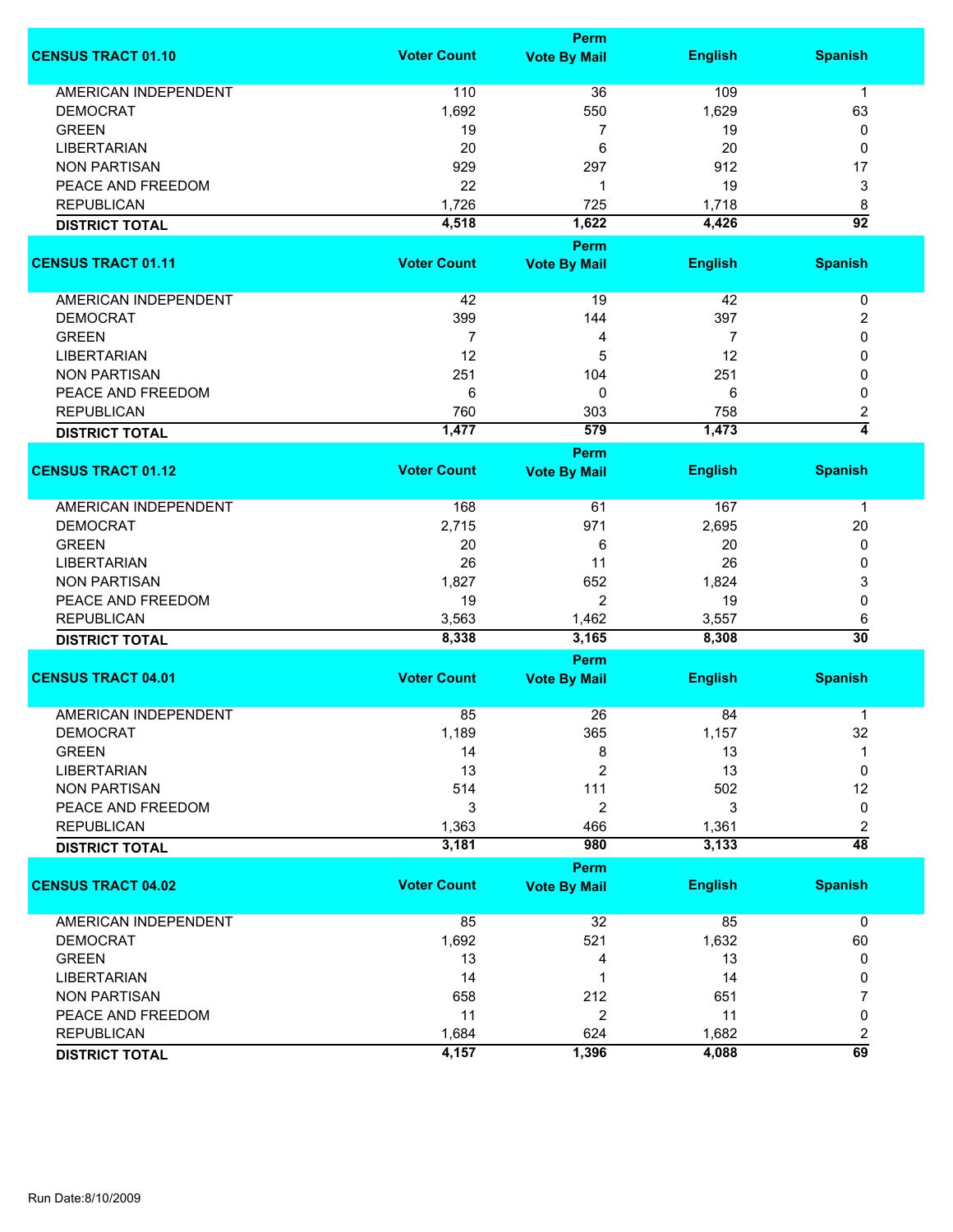|                             |                    | <b>Perm</b>                        |                |                       |
|-----------------------------|--------------------|------------------------------------|----------------|-----------------------|
| <b>CENSUS TRACT 05.00</b>   | <b>Voter Count</b> | <b>Vote By Mail</b>                | <b>English</b> | <b>Spanish</b>        |
| <b>AMERICAN INDEPENDENT</b> | 177                | 48                                 | 174            | 3                     |
| <b>DEMOCRAT</b>             | 3,163              | 932                                | 3,068          | 95                    |
|                             |                    |                                    |                |                       |
| <b>GREEN</b>                | 20                 | 4                                  | 20             | 0                     |
| <b>LIBERTARIAN</b>          | 34                 | 12                                 | 34             | 0                     |
| <b>NON PARTISAN</b>         | 1,340              | 378                                | 1,329          | 11                    |
| PEACE AND FREEDOM           | 16                 | 2                                  | 16             | 0                     |
| <b>REPUBLICAN</b>           | 3,142              | 1,120                              | 3,122          | 20                    |
| <b>DISTRICT TOTAL</b>       | 7,892              | 2,496                              | 7,763          | $\overline{129}$      |
|                             |                    | Perm                               |                |                       |
| <b>CENSUS TRACT 06.01</b>   | <b>Voter Count</b> | <b>Vote By Mail</b>                | <b>English</b> | <b>Spanish</b>        |
| AMERICAN INDEPENDENT        | 105                | 29                                 | 104            | $\mathbf 1$           |
| <b>DEMOCRAT</b>             | 1,767              | 528                                | 1,710          | 57                    |
| <b>GREEN</b>                | 12                 | 1                                  | 12             | 0                     |
| <b>LIBERTARIAN</b>          | 17                 | 4                                  | 16             |                       |
| <b>NON PARTISAN</b>         | 673                | 169                                | 664            | 9                     |
| PEACE AND FREEDOM           | 10                 | 5                                  |                |                       |
|                             |                    |                                    | 10             | 0                     |
| <b>REPUBLICAN</b>           | 1,665              | 579                                | 1,654          | 11<br>$\overline{79}$ |
| <b>DISTRICT TOTAL</b>       | 4,249              | 1,315                              | 4,170          |                       |
| <b>CENSUS TRACT 06.02</b>   | <b>Voter Count</b> | <b>Perm</b>                        | <b>English</b> | <b>Spanish</b>        |
|                             |                    | <b>Vote By Mail</b>                |                |                       |
| AMERICAN INDEPENDENT        | 57                 | 14                                 | 57             | $\pmb{0}$             |
| <b>DEMOCRAT</b>             | 1,430              | 408                                | 1,337          | 93                    |
| <b>GREEN</b>                | 5                  | 2                                  | 5              | 0                     |
| <b>LIBERTARIAN</b>          | 9                  | 3                                  | 9              | 0                     |
| <b>NON PARTISAN</b>         | 496                | 123                                | 482            | 14                    |
|                             |                    |                                    |                |                       |
| PEACE AND FREEDOM           | 9                  | 1                                  | 9              | 0                     |
| <b>REPUBLICAN</b>           | 876                | 227                                | 860            | 16                    |
| <b>DISTRICT TOTAL</b>       | 2,882              | 778                                | 2,759          | $\overline{123}$      |
|                             |                    | Perm                               |                |                       |
| <b>CENSUS TRACT 07.00</b>   | <b>Voter Count</b> | <b>Vote By Mail</b>                | <b>English</b> | <b>Spanish</b>        |
| <b>AMERICAN INDEPENDENT</b> | 6                  | $\overline{c}$                     | $\,6\,$        | 0                     |
| <b>DEMOCRAT</b>             | 97                 | 28                                 | 96             | $\mathbf{1}$          |
| <b>NON PARTISAN</b>         | 54                 | 15                                 | 53             | 1                     |
| <b>REPUBLICAN</b>           | 113                | 51                                 | 113            | 0                     |
| <b>DISTRICT TOTAL</b>       | 270                | 96                                 | 268            | $\overline{2}$        |
|                             |                    | <b>Perm</b>                        |                |                       |
| <b>CENSUS TRACT 17.01</b>   | <b>Voter Count</b> | <b>Vote By Mail</b>                | <b>English</b> | <b>Spanish</b>        |
| <b>AMERICAN INDEPENDENT</b> | 7                  | 1                                  | 7              | 0                     |
| <b>DEMOCRAT</b>             | 60                 | 20                                 | 54             | 6                     |
| <b>NON PARTISAN</b>         | 20                 | 4                                  | 19             |                       |
| <b>REPUBLICAN</b>           | 36                 | 9                                  | 36             | 0                     |
|                             | 123                | 34                                 | 116            | 7                     |
| <b>DISTRICT TOTAL</b>       |                    |                                    |                |                       |
| <b>CENSUS TRACT 17.03</b>   | <b>Voter Count</b> | <b>Perm</b><br><b>Vote By Mail</b> | <b>English</b> | <b>Spanish</b>        |
|                             |                    |                                    |                |                       |
| <b>AMERICAN INDEPENDENT</b> | 61                 | 20                                 | 61             | $\pmb{0}$             |
| <b>DEMOCRAT</b>             | 1,066              | 366                                | 1,029          | 37                    |
| <b>GREEN</b>                | 17                 | 4                                  | 17             | 0                     |
| <b>LIBERTARIAN</b>          | 13                 | 8                                  | 13             | 0                     |
| <b>NON PARTISAN</b>         | 416                | 119                                | 412            |                       |
| PEACE AND FREEDOM           | 7                  | 2                                  | 6              |                       |
| <b>REPUBLICAN</b>           | 1,123              | 388                                | 1,114          | 9                     |
| <b>DISTRICT TOTAL</b>       | 2,703              | 907                                | 2,652          | $\overline{51}$       |
|                             |                    |                                    |                |                       |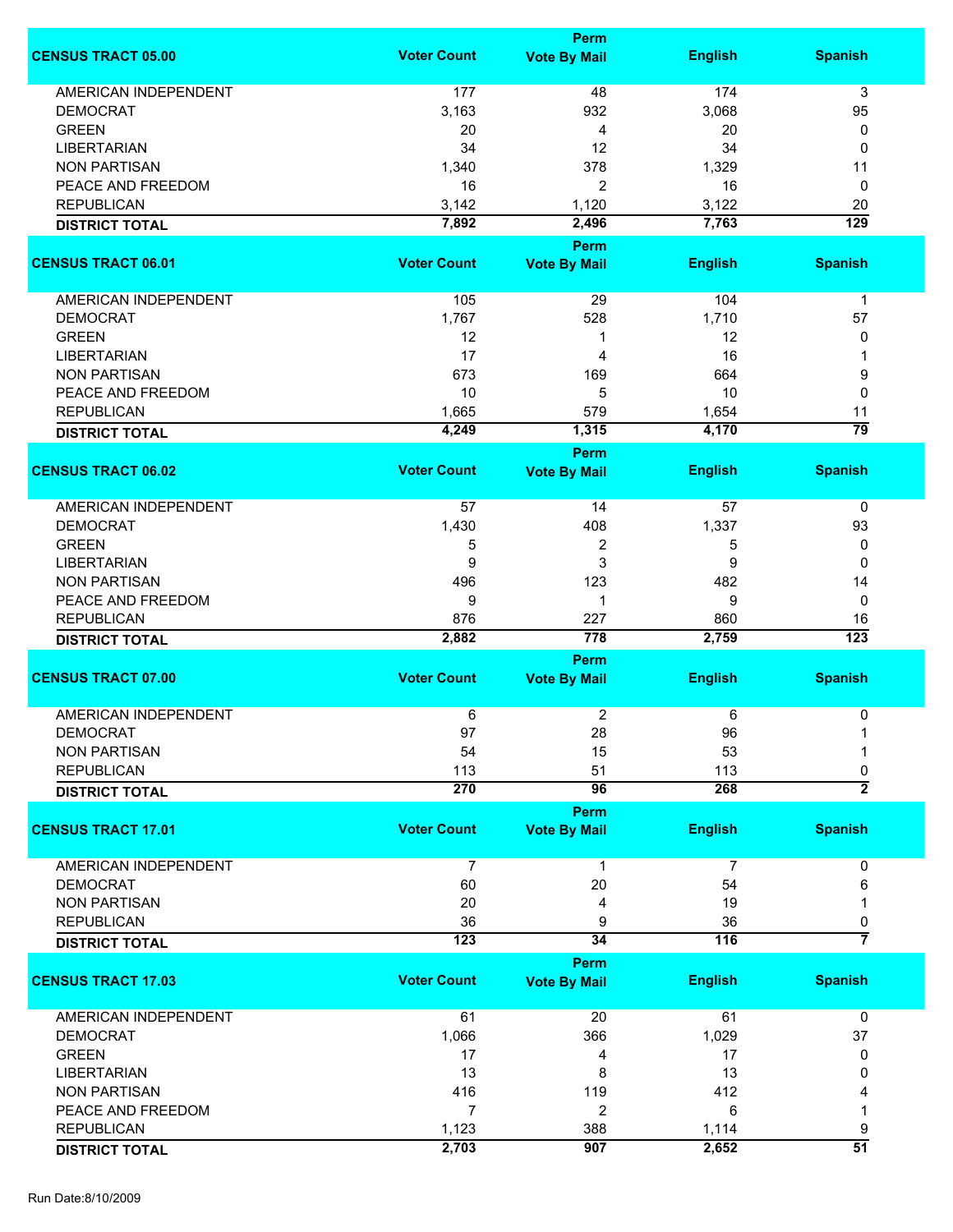|                             |                    | Perm                    |                 |                           |
|-----------------------------|--------------------|-------------------------|-----------------|---------------------------|
| <b>CENSUS TRACT 19.00</b>   | <b>Voter Count</b> | <b>Vote By Mail</b>     | <b>English</b>  | <b>Spanish</b>            |
| <b>AMERICAN INDEPENDENT</b> | 178                | 53                      | 177             | $\mathbf 1$               |
| <b>DEMOCRAT</b>             | 2,474              | 828                     | 2,434           | 40                        |
| <b>GREEN</b>                | 13                 | 7                       | 12              | 1                         |
| <b>LIBERTARIAN</b>          | 16                 | 4                       | 16              | 0                         |
| <b>NON PARTISAN</b>         |                    |                         |                 |                           |
|                             | 1,252              | 413                     | 1,243           | 9                         |
| PEACE AND FREEDOM           | 26                 | $\overline{7}$          | 26              | 0                         |
| <b>REPUBLICAN</b>           | 2,941              | 1,147                   | 2,931           | 10                        |
| <b>DISTRICT TOTAL</b>       | 6,900              | 2,459                   | 6,839           | 61                        |
|                             |                    | Perm                    |                 |                           |
| <b>CENSUS TRACT 97.07</b>   | <b>Voter Count</b> | <b>Vote By Mail</b>     | <b>English</b>  | <b>Spanish</b>            |
| AMERICAN INDEPENDENT        | 4                  | $\overline{\mathbf{c}}$ | 4               | 0                         |
| <b>DEMOCRAT</b>             | 2                  | 2                       | 2               | 0                         |
| <b>NON PARTISAN</b>         | 5                  | 3                       | 5               | 0                         |
| <b>REPUBLICAN</b>           | 17                 | 9                       | 17              | 0                         |
|                             | $\overline{28}$    | 16                      | $\overline{28}$ | $\overline{\mathfrak{o}}$ |
| <b>DISTRICT TOTAL</b>       |                    | Perm                    |                 |                           |
|                             | <b>Voter Count</b> |                         |                 |                           |
| <b>CENSUS TRACT 97.08</b>   |                    | <b>Vote By Mail</b>     | <b>English</b>  | <b>Spanish</b>            |
| AMERICAN INDEPENDENT        | 40                 | 14                      | 40              | 0                         |
| <b>DEMOCRAT</b>             | 164                | 56                      | 164             | 0                         |
| <b>GREEN</b>                | 4                  | 0                       | 4               | 0                         |
| <b>LIBERTARIAN</b>          | 8                  | 2                       | 8               | 0                         |
| <b>NON PARTISAN</b>         | 127                | 35                      | 127             | 0                         |
| PEACE AND FREEDOM           | 3                  | 0                       | 3               | 0                         |
| <b>REPUBLICAN</b>           | 410                | 152                     | 410             | 0                         |
|                             | 756                | 259                     | 756             | $\overline{\mathfrak{o}}$ |
| <b>DISTRICT TOTAL</b>       |                    | <b>Perm</b>             |                 |                           |
|                             | <b>Voter Count</b> |                         |                 |                           |
| <b>CENSUS TRACT 104.09</b>  |                    | <b>Vote By Mail</b>     | <b>English</b>  | <b>Spanish</b>            |
| <b>AMERICAN INDEPENDENT</b> | 31                 | 9                       | 31              | 0                         |
| <b>DEMOCRAT</b>             | 202                | 97                      | 202             | 0                         |
| <b>GREEN</b>                | 2                  | 0                       | 2               | 0                         |
| <b>LIBERTARIAN</b>          | 12                 | 3                       | 12              | 0                         |
| <b>NON PARTISAN</b>         | 148                | 60                      | 148             | 0                         |
| PEACE AND FREEDOM           | 3                  |                         | 3               | $\mathbf{0}$              |
| <b>REPUBLICAN</b>           | 308                | 126                     | 308             | 0                         |
| <b>DISTRICT TOTAL</b>       | 706                | 296                     | 706             | $\overline{\mathfrak{o}}$ |
|                             |                    | Perm                    |                 |                           |
| <b>CENSUS TRACT 104.14</b>  | <b>Voter Count</b> | <b>Vote By Mail</b>     | <b>English</b>  | <b>Spanish</b>            |
|                             |                    |                         |                 |                           |
| AMERICAN INDEPENDENT        | 89                 | 32                      | 88              | 1                         |
| <b>DEMOCRAT</b>             | 585                | 233                     | 584             | 1                         |
| <b>GREEN</b>                | 13                 | 6                       | 13              | 0                         |
| <b>LIBERTARIAN</b>          | 10                 | 2                       | 10              | 0                         |
| <b>NON PARTISAN</b>         | 459                | 167                     | 459             | 0                         |
| PEACE AND FREEDOM           | 9                  | -1                      | 9               | 0                         |
| <b>REPUBLICAN</b>           | 737                | 312                     | 735             | 2                         |
|                             | 1,902              | 753                     | 1,898           | 4                         |
| <b>DISTRICT TOTAL</b>       |                    |                         |                 |                           |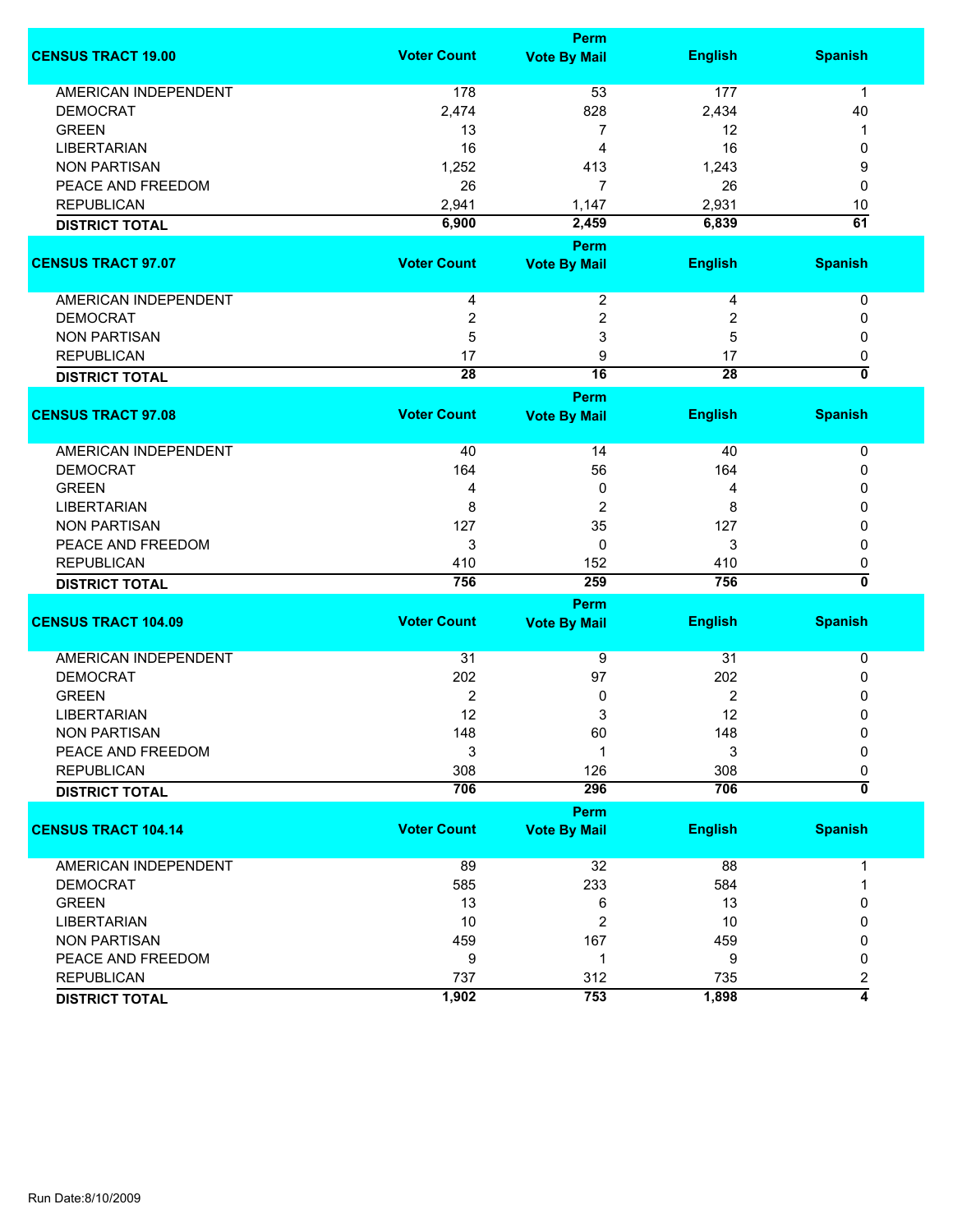|                             | <b>Perm</b>        |                     |                |                         |  |
|-----------------------------|--------------------|---------------------|----------------|-------------------------|--|
| <b>CENSUS TRACT 104.15</b>  | <b>Voter Count</b> | <b>Vote By Mail</b> | <b>English</b> | <b>Spanish</b>          |  |
| <b>AMERICAN INDEPENDENT</b> | 47                 | 19                  | 47             | $\pmb{0}$               |  |
| <b>DEMOCRAT</b>             | 577                | 242                 | 575            | 2                       |  |
| <b>GREEN</b>                | 4                  | 2                   | 4              | 0                       |  |
| <b>LIBERTARIAN</b>          | 5                  | $\overline{c}$      | 5              | 0                       |  |
|                             |                    |                     |                |                         |  |
| <b>NON PARTISAN</b>         | 527                | 183                 | 526            |                         |  |
| PEACE AND FREEDOM           | 3                  | 1                   | 3              | 0                       |  |
| <b>REPUBLICAN</b>           | 820                | 358                 | 815            | 5                       |  |
| <b>DISTRICT TOTAL</b>       | 1,983              | 807                 | 1,975          | $\overline{\bf 8}$      |  |
|                             |                    | Perm                |                |                         |  |
| <b>CENSUS TRACT 104.16</b>  | <b>Voter Count</b> | <b>Vote By Mail</b> | <b>English</b> | <b>Spanish</b>          |  |
| AMERICAN INDEPENDENT        | 60                 | 28                  | 60             | 0                       |  |
| <b>DEMOCRAT</b>             | 379                | 168                 | 379            | 0                       |  |
| <b>GREEN</b>                | 11                 | 6                   | 11             | 0                       |  |
| <b>LIBERTARIAN</b>          | 12                 | $\overline{7}$      | 12             | 0                       |  |
| <b>NON PARTISAN</b>         | 272                | 100                 | 272            | 0                       |  |
| PEACE AND FREEDOM           | 3                  | 1                   | 3              | 0                       |  |
| <b>REPUBLICAN</b>           | 556                | 247                 | 554            | 2                       |  |
|                             |                    | 557                 | 1,291          | $\overline{2}$          |  |
| <b>DISTRICT TOTAL</b>       | 1,293              |                     |                |                         |  |
|                             | <b>Voter Count</b> | <b>Perm</b>         |                |                         |  |
| <b>CENSUS TRACT 108.01</b>  |                    | <b>Vote By Mail</b> | <b>English</b> | <b>Spanish</b>          |  |
| <b>AMERICAN INDEPENDENT</b> | 144                | 46                  | 144            | 0                       |  |
| <b>DEMOCRAT</b>             | 1,142              | 507                 | 1,138          | 4                       |  |
| <b>GREEN</b>                | 24                 | 9                   | 23             | 1                       |  |
| <b>LIBERTARIAN</b>          | 28                 | 9                   | 28             | 0                       |  |
| <b>NON PARTISAN</b>         | 602                | 216                 | 601            | 1                       |  |
| PEACE AND FREEDOM           | 9                  | 4                   | 9              | 0                       |  |
| <b>REPUBLICAN</b>           | 1,873              | 834                 | 1,868          | 5                       |  |
| <b>DISTRICT TOTAL</b>       | 3,822              | 1,625               | 3,811          | $\overline{11}$         |  |
|                             |                    | Perm                |                |                         |  |
| <b>CENSUS TRACT 108.02</b>  | <b>Voter Count</b> | <b>Vote By Mail</b> | <b>English</b> | <b>Spanish</b>          |  |
|                             |                    |                     |                |                         |  |
| <b>AMERICAN INDEPENDENT</b> | 95                 | 34                  | 95             | 0                       |  |
| <b>DEMOCRAT</b>             | 627                | 264                 | 624            | 3                       |  |
| <b>GREEN</b>                | 13                 | 5                   | 13             | 0                       |  |
| <b>LIBERTARIAN</b>          | 24                 | 10                  | 24             | 0                       |  |
| <b>NON PARTISAN</b>         | 371                | 139                 | 371            | 0                       |  |
| PEACE AND FREEDOM           | 4                  | 1                   | 4              | 0                       |  |
| <b>REPUBLICAN</b>           | 1,067              | 465                 | 1,067          | 0                       |  |
| <b>DISTRICT TOTAL</b>       | 2,201              | 918                 | 2,198          | $\overline{\mathbf{3}}$ |  |
|                             |                    | <b>Perm</b>         |                |                         |  |
| <b>CENSUS TRACT 109.00</b>  | <b>Voter Count</b> | <b>Vote By Mail</b> | <b>English</b> | <b>Spanish</b>          |  |
| <b>AMERICAN INDEPENDENT</b> | 53                 | 16                  | 53             | 0                       |  |
| <b>DEMOCRAT</b>             | 217                | 82                  | 214            | 3                       |  |
| <b>GREEN</b>                | 3                  | 1                   | 3              | 0                       |  |
| <b>LIBERTARIAN</b>          | 8                  | 2                   | 8              | 0                       |  |
| <b>NON PARTISAN</b>         | 198                | 72                  | 198            | 0                       |  |
| PEACE AND FREEDOM           | $\overline{2}$     | 0                   | $\overline{2}$ | 0                       |  |
| <b>REPUBLICAN</b>           | 661                | 271                 | 660            | 1                       |  |
| <b>DISTRICT TOTAL</b>       | 1,142              | 444                 | 1,138          | 4                       |  |
|                             |                    |                     |                |                         |  |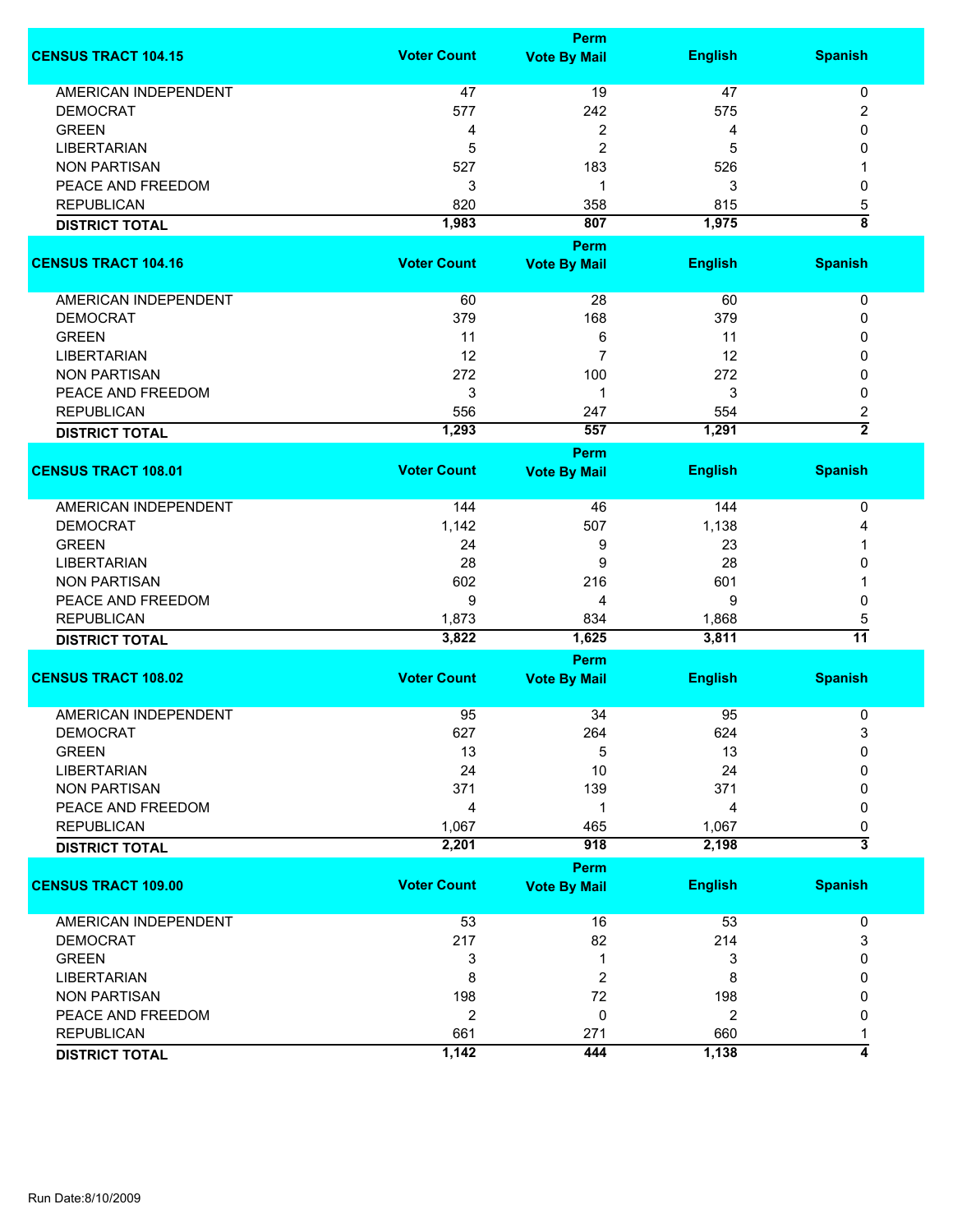|                             | Perm               |                     |                |                           |  |
|-----------------------------|--------------------|---------------------|----------------|---------------------------|--|
| <b>CENSUS TRACT 110.00</b>  | <b>Voter Count</b> | <b>Vote By Mail</b> | <b>English</b> | <b>Spanish</b>            |  |
| AMERICAN INDEPENDENT        | 22                 | $\overline{7}$      | 22             | 0                         |  |
| <b>DEMOCRAT</b>             | 145                | 58                  | 141            | 4                         |  |
| <b>GREEN</b>                | 4                  | 3                   | 4              | 0                         |  |
| <b>LIBERTARIAN</b>          | 7                  | 4                   | $\overline{7}$ | 0                         |  |
|                             |                    |                     |                |                           |  |
| <b>NON PARTISAN</b>         | 120                | 34                  | 119            |                           |  |
| PEACE AND FREEDOM           | 4                  | 1                   | 4              | 0                         |  |
| <b>REPUBLICAN</b>           | 293                | 118                 | 293            | 0                         |  |
| <b>DISTRICT TOTAL</b>       | 595                | $\overline{225}$    | 590            | $\overline{\bf{5}}$       |  |
|                             |                    | Perm                |                |                           |  |
| <b>CENSUS TRACT 111.00</b>  | <b>Voter Count</b> | <b>Vote By Mail</b> | <b>English</b> | <b>Spanish</b>            |  |
| AMERICAN INDEPENDENT        | 21                 | 9                   | 21             | $\pmb{0}$                 |  |
| <b>DEMOCRAT</b>             | 114                | 55                  | 114            | 0                         |  |
| <b>GREEN</b>                | 10                 | 7                   | 10             | 0                         |  |
| <b>LIBERTARIAN</b>          | 4                  | 1                   | 4              | 0                         |  |
|                             |                    |                     |                |                           |  |
| <b>NON PARTISAN</b>         | 81                 | 17                  | 81             | 0                         |  |
| <b>REPUBLICAN</b>           | 180                | 70                  | 180            | 0                         |  |
| <b>DISTRICT TOTAL</b>       | 410                | 159                 | 410            | $\overline{\mathfrak{o}}$ |  |
|                             |                    | Perm                |                |                           |  |
| <b>REGION 1B</b>            | <b>Voter Count</b> | <b>Vote By Mail</b> | <b>English</b> | <b>Spanish</b>            |  |
| <b>AMERICAN INDEPENDENT</b> | 271                | 104                 | 270            | 1                         |  |
| <b>DEMOCRAT</b>             | 1,909              | 798                 | 1,906          | 3                         |  |
| <b>GREEN</b>                | 34                 | 14                  | 34             | 0                         |  |
| <b>LIBERTARIAN</b>          | 47                 | 16                  | 47             | 0                         |  |
| <b>NON PARTISAN</b>         | 1,537              | 547                 | 1,536          |                           |  |
| PEACE AND FREEDOM           | 21                 | 4                   | 21             | 0                         |  |
|                             |                    |                     |                |                           |  |
| <b>REPUBLICAN</b>           | 2,848              | 1,204               | 2,839          | 9                         |  |
| <b>DISTRICT TOTAL</b>       | 6,667              | 2,687               | 6,653          | $\overline{14}$           |  |
|                             |                    | Perm                |                |                           |  |
| <b>REGION 3B</b>            | <b>Voter Count</b> | <b>Vote By Mail</b> | <b>English</b> | <b>Spanish</b>            |  |
| <b>AMERICAN INDEPENDENT</b> | 335                | 112                 | 335            | 0                         |  |
| <b>DEMOCRAT</b>             | 2,245              | 966                 | 2,231          | 14                        |  |
| <b>GREEN</b>                | 54                 | 25                  | 53             | 1                         |  |
| <b>LIBERTARIAN</b>          | 71                 | 26                  | 71             | 0                         |  |
| <b>NON PARTISAN</b>         | 1,372              | 478                 | 1,370          | 2                         |  |
| PEACE AND FREEDOM           | 19                 | 6                   | 19             | 0                         |  |
|                             |                    |                     |                |                           |  |
| <b>REPUBLICAN</b>           | 4,074<br>8,170     | 1,758<br>3,371      | 4,068<br>8,147 | 6<br>$\overline{23}$      |  |
| <b>DISTRICT TOTAL</b>       |                    |                     |                |                           |  |
|                             |                    | Perm                |                |                           |  |
| <b>REGION 4A</b>            | <b>Voter Count</b> | <b>Vote By Mail</b> | <b>English</b> | <b>Spanish</b>            |  |
| <b>AMERICAN INDEPENDENT</b> | 1,421              | 452                 | 1,411          | 10                        |  |
| <b>DEMOCRAT</b>             | 21,770             | 7,160               | 21,323         | 447                       |  |
| <b>GREEN</b>                | 161                | 50                  | 159            | 2                         |  |
| <b>LIBERTARIAN</b>          | 259                | 94                  | 258            | 1                         |  |
| <b>NON PARTISAN</b>         | 11,903             | 3,760               | 11,812         | 91                        |  |
| PEACE AND FREEDOM           | 153                | 32                  | 149            | 4                         |  |
|                             |                    |                     |                |                           |  |
| <b>REPUBLICAN</b>           | 25,406             | 9,854               | 25,307         | 99                        |  |
| <b>DISTRICT TOTAL</b>       | 61,073             | 21,402              | 60,419         | 654                       |  |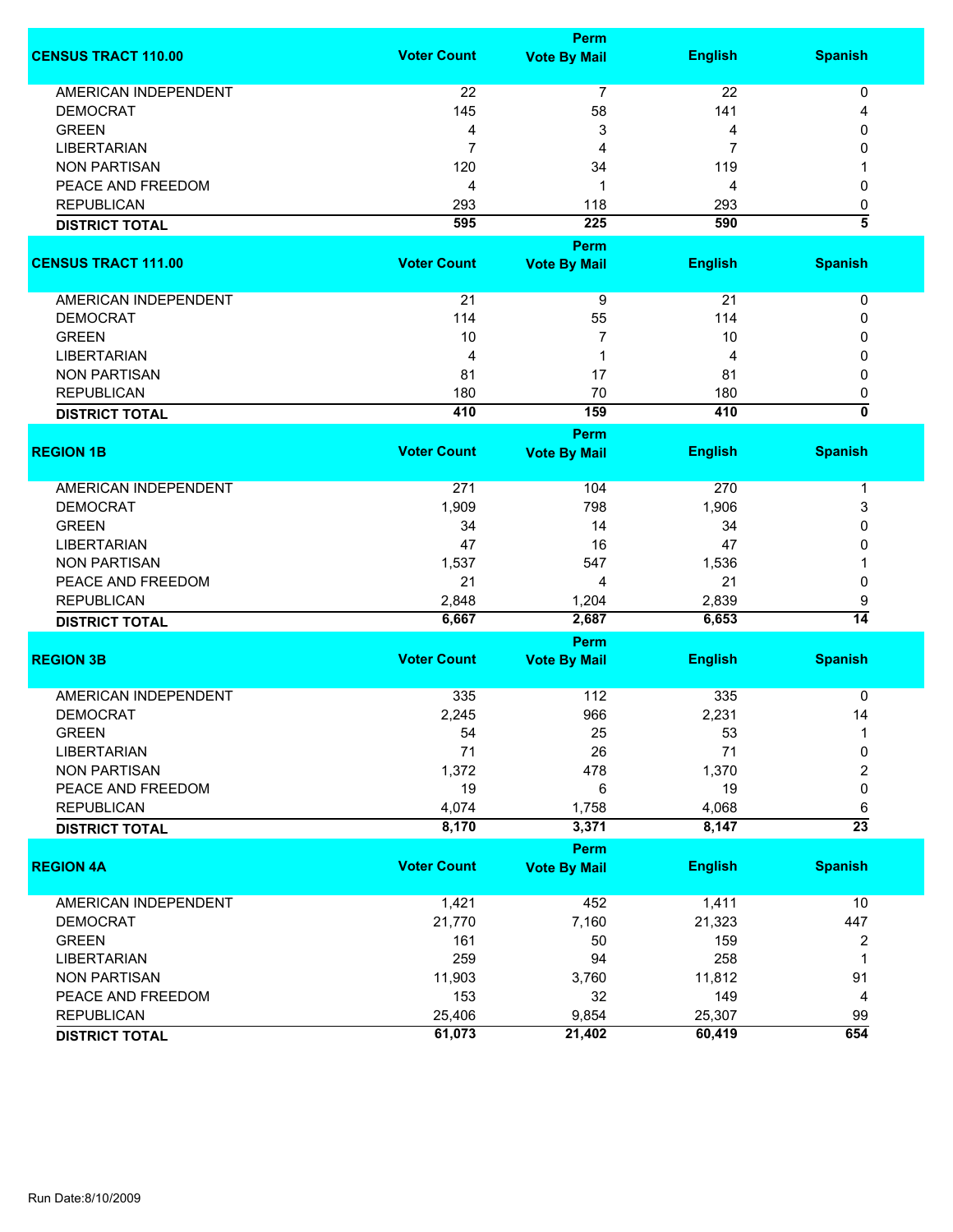|                                   | <b>Perm</b>        |                     |                 |                           |  |
|-----------------------------------|--------------------|---------------------|-----------------|---------------------------|--|
| <b>REGION 4B</b>                  | <b>Voter Count</b> | <b>Vote By Mail</b> | <b>English</b>  | <b>Spanish</b>            |  |
| AMERICAN INDEPENDENT              | 204                | 66                  | 204             | 0                         |  |
| <b>DEMOCRAT</b>                   | 3,559              | 1,109               | 3,439           | 120                       |  |
| <b>GREEN</b>                      | 29                 | 8                   | 29              | 0                         |  |
| <b>LIBERTARIAN</b>                | 30                 | $\overline{7}$      | 30              | 0                         |  |
| <b>NON PARTISAN</b>               | 1,464              | 430                 | 1,448           | 16                        |  |
| PEACE AND FREEDOM                 | 24                 | 6                   | 23              | $\mathbf 1$               |  |
| <b>REPUBLICAN</b>                 | 3,599              | 1,316               | 3,585           | 14                        |  |
| <b>DISTRICT TOTAL</b>             | 8,909              | 2,942               | 8,758           | 151                       |  |
|                                   |                    | Perm                |                 |                           |  |
| <b>BLUE JAY AREA</b>              | <b>Voter Count</b> | <b>Vote By Mail</b> | <b>English</b>  | <b>Spanish</b>            |  |
|                                   |                    |                     |                 |                           |  |
| AMERICAN INDEPENDENT              | 6                  | 1                   | 6               | 0                         |  |
| <b>DEMOCRAT</b>                   | 33                 | 17                  | 30              | 3                         |  |
| <b>GREEN</b>                      | 1                  | 1                   |                 | 0                         |  |
| <b>LIBERTARIAN</b>                | 3                  | 1                   | 3               | 0                         |  |
| <b>NON PARTISAN</b>               | 21                 | 6                   | 21              | 0                         |  |
| PEACE AND FREEDOM                 | 1                  | 0                   | 1               | 0                         |  |
| <b>REPUBLICAN</b>                 | 71                 | 32                  | 71              | 0                         |  |
| <b>DISTRICT TOTAL</b>             | 136                | 58                  | 133             | $\overline{\overline{3}}$ |  |
|                                   |                    | <b>Perm</b>         |                 |                           |  |
| <b>CEDARPINES PARK AREA</b>       | <b>Voter Count</b> | <b>Vote By Mail</b> | <b>English</b>  | <b>Spanish</b>            |  |
| <b>AMERICAN INDEPENDENT</b>       | 27                 | 10                  | 27              | 0                         |  |
| <b>DEMOCRAT</b>                   | 199                | 87                  | 199             | 0                         |  |
| <b>GREEN</b>                      | 1                  | 0                   | 1               | 0                         |  |
| <b>LIBERTARIAN</b>                | 5                  | 1                   | 5               | 0                         |  |
| <b>NON PARTISAN</b>               | 89                 | 36                  | 89              | 0                         |  |
| PEACE AND FREEDOM                 | 1                  | 1                   | 1               | 0                         |  |
| <b>REPUBLICAN</b>                 | 309                | 136                 | 309             | 0                         |  |
| <b>DISTRICT TOTAL</b>             | 631                | 271                 | 631             | 0                         |  |
|                                   |                    | Perm                |                 |                           |  |
| <b>CRESTLINE AREA</b>             | <b>Voter Count</b> | <b>Vote By Mail</b> | <b>English</b>  | <b>Spanish</b>            |  |
| <b>AMERICAN INDEPENDENT</b>       | 174                | 60                  | 174             | 0                         |  |
| <b>DEMOCRAT</b>                   | 1,320              | 591                 | 1,316           | 4                         |  |
| <b>GREEN</b>                      | 30                 | 11                  | 29              |                           |  |
| <b>LIBERTARIAN</b>                | 41                 | 15                  | 41              | 0                         |  |
| <b>NON PARTISAN</b>               | 744                | 270                 | 743             |                           |  |
| PEACE AND FREEDOM                 | 11                 | 4                   | 11              | 0                         |  |
| <b>REPUBLICAN</b>                 | 2,232              | 1,008               | 2,227           | 5                         |  |
| <b>DISTRICT TOTAL</b>             | 4,552              | 1,959               | 4,541           | $\overline{11}$           |  |
|                                   |                    | <b>Perm</b>         |                 |                           |  |
| <b>TWENTYNINE PALMS EAST AREA</b> | <b>Voter Count</b> | <b>Vote By Mail</b> | <b>English</b>  | <b>Spanish</b>            |  |
| <b>AMERICAN INDEPENDENT</b>       | $\mathbf 1$        | 1                   | $\mathbf{1}$    | 0                         |  |
| <b>DEMOCRAT</b>                   | 15                 | 9                   | 15              | 0                         |  |
| <b>NON PARTISAN</b>               | 6                  | $\overline{2}$      | 6               | 0                         |  |
| <b>REPUBLICAN</b>                 | 11                 | 5                   | 11              | 0                         |  |
| <b>DISTRICT TOTAL</b>             | $\overline{33}$    | $\overline{17}$     | $\overline{33}$ | 0                         |  |
|                                   |                    |                     |                 |                           |  |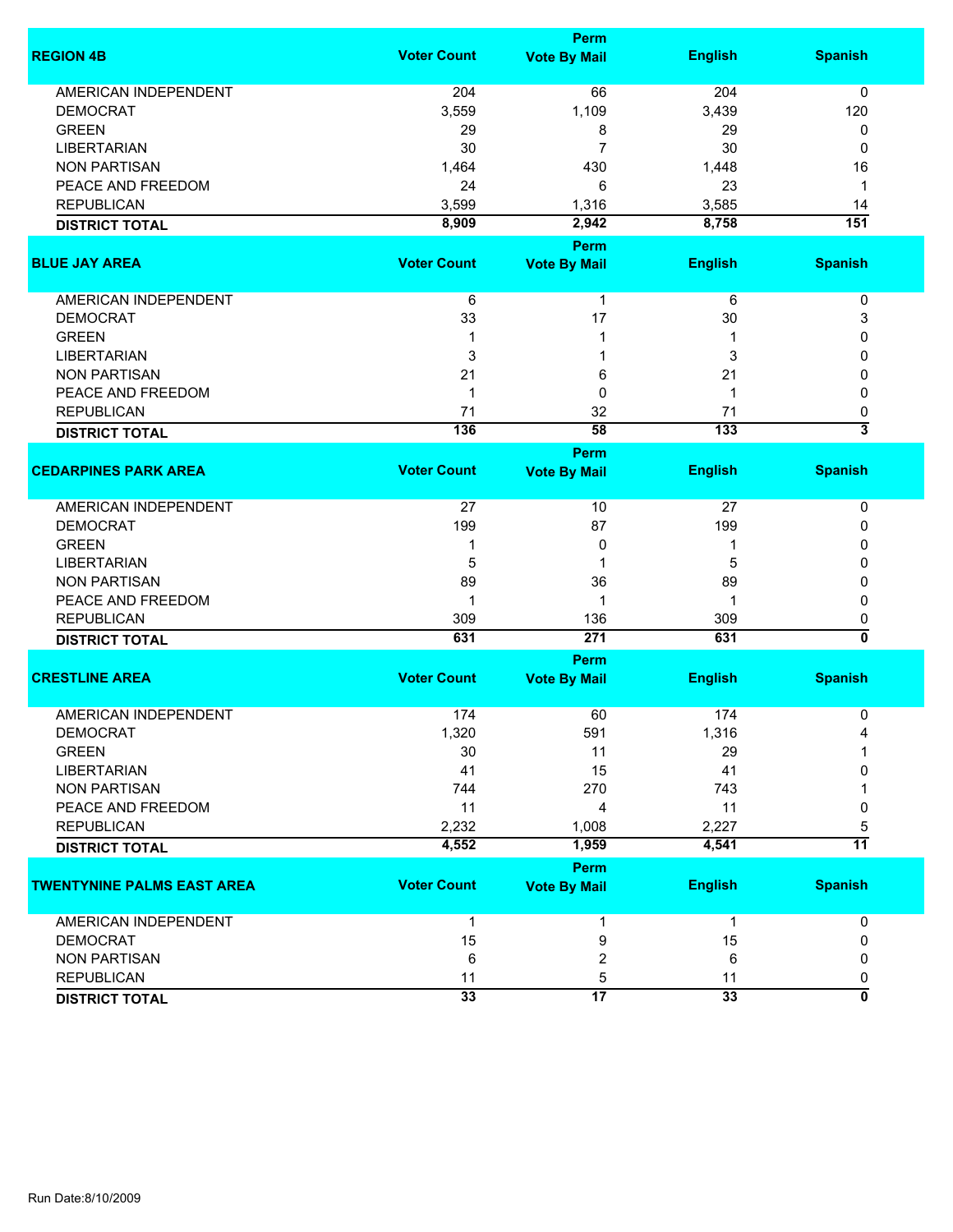| <b>Perm</b>        |                                                                                                                                                                                                                                                                                                                                                          |                                                                                                                                                                                                                                                                                                                                                    |                                                                                                                                                                                                                                                                                                |  |
|--------------------|----------------------------------------------------------------------------------------------------------------------------------------------------------------------------------------------------------------------------------------------------------------------------------------------------------------------------------------------------------|----------------------------------------------------------------------------------------------------------------------------------------------------------------------------------------------------------------------------------------------------------------------------------------------------------------------------------------------------|------------------------------------------------------------------------------------------------------------------------------------------------------------------------------------------------------------------------------------------------------------------------------------------------|--|
| <b>Voter Count</b> | <b>Vote By Mail</b>                                                                                                                                                                                                                                                                                                                                      | <b>English</b>                                                                                                                                                                                                                                                                                                                                     | <b>Spanish</b>                                                                                                                                                                                                                                                                                 |  |
|                    |                                                                                                                                                                                                                                                                                                                                                          |                                                                                                                                                                                                                                                                                                                                                    | 0                                                                                                                                                                                                                                                                                              |  |
|                    |                                                                                                                                                                                                                                                                                                                                                          |                                                                                                                                                                                                                                                                                                                                                    | 3                                                                                                                                                                                                                                                                                              |  |
|                    |                                                                                                                                                                                                                                                                                                                                                          |                                                                                                                                                                                                                                                                                                                                                    | 0                                                                                                                                                                                                                                                                                              |  |
|                    |                                                                                                                                                                                                                                                                                                                                                          |                                                                                                                                                                                                                                                                                                                                                    | 0                                                                                                                                                                                                                                                                                              |  |
|                    |                                                                                                                                                                                                                                                                                                                                                          |                                                                                                                                                                                                                                                                                                                                                    |                                                                                                                                                                                                                                                                                                |  |
|                    |                                                                                                                                                                                                                                                                                                                                                          |                                                                                                                                                                                                                                                                                                                                                    | 0                                                                                                                                                                                                                                                                                              |  |
|                    |                                                                                                                                                                                                                                                                                                                                                          |                                                                                                                                                                                                                                                                                                                                                    | 0                                                                                                                                                                                                                                                                                              |  |
|                    |                                                                                                                                                                                                                                                                                                                                                          |                                                                                                                                                                                                                                                                                                                                                    | 0                                                                                                                                                                                                                                                                                              |  |
|                    |                                                                                                                                                                                                                                                                                                                                                          |                                                                                                                                                                                                                                                                                                                                                    | 3                                                                                                                                                                                                                                                                                              |  |
|                    | <b>Perm</b>                                                                                                                                                                                                                                                                                                                                              |                                                                                                                                                                                                                                                                                                                                                    |                                                                                                                                                                                                                                                                                                |  |
|                    |                                                                                                                                                                                                                                                                                                                                                          |                                                                                                                                                                                                                                                                                                                                                    | <b>Spanish</b>                                                                                                                                                                                                                                                                                 |  |
|                    |                                                                                                                                                                                                                                                                                                                                                          |                                                                                                                                                                                                                                                                                                                                                    | 0                                                                                                                                                                                                                                                                                              |  |
|                    |                                                                                                                                                                                                                                                                                                                                                          |                                                                                                                                                                                                                                                                                                                                                    | 30                                                                                                                                                                                                                                                                                             |  |
|                    |                                                                                                                                                                                                                                                                                                                                                          |                                                                                                                                                                                                                                                                                                                                                    | 0                                                                                                                                                                                                                                                                                              |  |
|                    |                                                                                                                                                                                                                                                                                                                                                          |                                                                                                                                                                                                                                                                                                                                                    |                                                                                                                                                                                                                                                                                                |  |
|                    |                                                                                                                                                                                                                                                                                                                                                          |                                                                                                                                                                                                                                                                                                                                                    | 0                                                                                                                                                                                                                                                                                              |  |
|                    |                                                                                                                                                                                                                                                                                                                                                          |                                                                                                                                                                                                                                                                                                                                                    | 5                                                                                                                                                                                                                                                                                              |  |
|                    |                                                                                                                                                                                                                                                                                                                                                          |                                                                                                                                                                                                                                                                                                                                                    | 0                                                                                                                                                                                                                                                                                              |  |
|                    |                                                                                                                                                                                                                                                                                                                                                          |                                                                                                                                                                                                                                                                                                                                                    | 0                                                                                                                                                                                                                                                                                              |  |
|                    |                                                                                                                                                                                                                                                                                                                                                          |                                                                                                                                                                                                                                                                                                                                                    | $\overline{35}$                                                                                                                                                                                                                                                                                |  |
|                    | <b>Perm</b>                                                                                                                                                                                                                                                                                                                                              |                                                                                                                                                                                                                                                                                                                                                    |                                                                                                                                                                                                                                                                                                |  |
|                    |                                                                                                                                                                                                                                                                                                                                                          |                                                                                                                                                                                                                                                                                                                                                    | <b>Spanish</b>                                                                                                                                                                                                                                                                                 |  |
| 25                 | 10                                                                                                                                                                                                                                                                                                                                                       | 25                                                                                                                                                                                                                                                                                                                                                 | 0                                                                                                                                                                                                                                                                                              |  |
|                    |                                                                                                                                                                                                                                                                                                                                                          |                                                                                                                                                                                                                                                                                                                                                    | 0                                                                                                                                                                                                                                                                                              |  |
|                    |                                                                                                                                                                                                                                                                                                                                                          |                                                                                                                                                                                                                                                                                                                                                    | 0                                                                                                                                                                                                                                                                                              |  |
|                    |                                                                                                                                                                                                                                                                                                                                                          |                                                                                                                                                                                                                                                                                                                                                    | 0                                                                                                                                                                                                                                                                                              |  |
|                    |                                                                                                                                                                                                                                                                                                                                                          |                                                                                                                                                                                                                                                                                                                                                    | 0                                                                                                                                                                                                                                                                                              |  |
|                    |                                                                                                                                                                                                                                                                                                                                                          |                                                                                                                                                                                                                                                                                                                                                    |                                                                                                                                                                                                                                                                                                |  |
|                    |                                                                                                                                                                                                                                                                                                                                                          |                                                                                                                                                                                                                                                                                                                                                    | 0                                                                                                                                                                                                                                                                                              |  |
|                    |                                                                                                                                                                                                                                                                                                                                                          |                                                                                                                                                                                                                                                                                                                                                    |                                                                                                                                                                                                                                                                                                |  |
|                    |                                                                                                                                                                                                                                                                                                                                                          |                                                                                                                                                                                                                                                                                                                                                    | $\overline{\mathbf{1}}$                                                                                                                                                                                                                                                                        |  |
|                    |                                                                                                                                                                                                                                                                                                                                                          |                                                                                                                                                                                                                                                                                                                                                    |                                                                                                                                                                                                                                                                                                |  |
|                    |                                                                                                                                                                                                                                                                                                                                                          |                                                                                                                                                                                                                                                                                                                                                    | <b>Spanish</b>                                                                                                                                                                                                                                                                                 |  |
|                    | 0                                                                                                                                                                                                                                                                                                                                                        | 5                                                                                                                                                                                                                                                                                                                                                  | 0                                                                                                                                                                                                                                                                                              |  |
|                    |                                                                                                                                                                                                                                                                                                                                                          |                                                                                                                                                                                                                                                                                                                                                    | 2                                                                                                                                                                                                                                                                                              |  |
|                    |                                                                                                                                                                                                                                                                                                                                                          |                                                                                                                                                                                                                                                                                                                                                    | $\Omega$                                                                                                                                                                                                                                                                                       |  |
|                    |                                                                                                                                                                                                                                                                                                                                                          |                                                                                                                                                                                                                                                                                                                                                    | 0                                                                                                                                                                                                                                                                                              |  |
|                    |                                                                                                                                                                                                                                                                                                                                                          |                                                                                                                                                                                                                                                                                                                                                    | 0                                                                                                                                                                                                                                                                                              |  |
|                    |                                                                                                                                                                                                                                                                                                                                                          |                                                                                                                                                                                                                                                                                                                                                    |                                                                                                                                                                                                                                                                                                |  |
|                    |                                                                                                                                                                                                                                                                                                                                                          |                                                                                                                                                                                                                                                                                                                                                    | 0                                                                                                                                                                                                                                                                                              |  |
|                    |                                                                                                                                                                                                                                                                                                                                                          |                                                                                                                                                                                                                                                                                                                                                    | 0                                                                                                                                                                                                                                                                                              |  |
|                    |                                                                                                                                                                                                                                                                                                                                                          |                                                                                                                                                                                                                                                                                                                                                    | $\overline{2}$                                                                                                                                                                                                                                                                                 |  |
|                    |                                                                                                                                                                                                                                                                                                                                                          |                                                                                                                                                                                                                                                                                                                                                    |                                                                                                                                                                                                                                                                                                |  |
|                    |                                                                                                                                                                                                                                                                                                                                                          |                                                                                                                                                                                                                                                                                                                                                    | <b>Spanish</b>                                                                                                                                                                                                                                                                                 |  |
|                    |                                                                                                                                                                                                                                                                                                                                                          |                                                                                                                                                                                                                                                                                                                                                    | 0                                                                                                                                                                                                                                                                                              |  |
|                    |                                                                                                                                                                                                                                                                                                                                                          |                                                                                                                                                                                                                                                                                                                                                    | 0                                                                                                                                                                                                                                                                                              |  |
|                    |                                                                                                                                                                                                                                                                                                                                                          |                                                                                                                                                                                                                                                                                                                                                    | 0                                                                                                                                                                                                                                                                                              |  |
|                    |                                                                                                                                                                                                                                                                                                                                                          |                                                                                                                                                                                                                                                                                                                                                    | 0                                                                                                                                                                                                                                                                                              |  |
|                    |                                                                                                                                                                                                                                                                                                                                                          |                                                                                                                                                                                                                                                                                                                                                    |                                                                                                                                                                                                                                                                                                |  |
|                    |                                                                                                                                                                                                                                                                                                                                                          |                                                                                                                                                                                                                                                                                                                                                    | 0                                                                                                                                                                                                                                                                                              |  |
|                    |                                                                                                                                                                                                                                                                                                                                                          |                                                                                                                                                                                                                                                                                                                                                    | 0                                                                                                                                                                                                                                                                                              |  |
|                    |                                                                                                                                                                                                                                                                                                                                                          |                                                                                                                                                                                                                                                                                                                                                    | 0                                                                                                                                                                                                                                                                                              |  |
|                    | 42<br>262<br>6<br>6<br>160<br>$\overline{2}$<br>408<br>886<br><b>Voter Count</b><br>35<br>593<br>4<br>$\overline{7}$<br>272<br>5<br>702<br>1,618<br><b>Voter Count</b><br>170<br>4<br>8<br>122<br>$\mathbf{1}$<br>199<br>529<br><b>Voter Count</b><br>5<br>65<br>40<br>3<br>132<br>247<br><b>Voter Count</b><br>21<br>114<br>10<br>4<br>81<br>180<br>410 | 13<br>99<br>3<br>3<br>55<br>0<br>157<br>330<br><b>Vote By Mail</b><br>8<br>171<br>2<br>0<br>83<br>0<br>228<br>492<br><b>Vote By Mail</b><br>71<br>1<br>5<br>46<br>0<br>84<br>217<br><b>Perm</b><br><b>Vote By Mail</b><br>25<br>0<br>9<br>1<br>51<br>$\overline{87}$<br><b>Perm</b><br><b>Vote By Mail</b><br>9<br>55<br>7<br>1<br>17<br>70<br>159 | 42<br>259<br>6<br>6<br>160<br>2<br>408<br>883<br><b>English</b><br>35<br>563<br>4<br>7<br>267<br>5<br>702<br>1,583<br><b>English</b><br>170<br>4<br>8<br>122<br>1<br>198<br>528<br><b>English</b><br>63<br>40<br>3<br>132<br>245<br><b>English</b><br>21<br>114<br>10<br>4<br>81<br>180<br>410 |  |